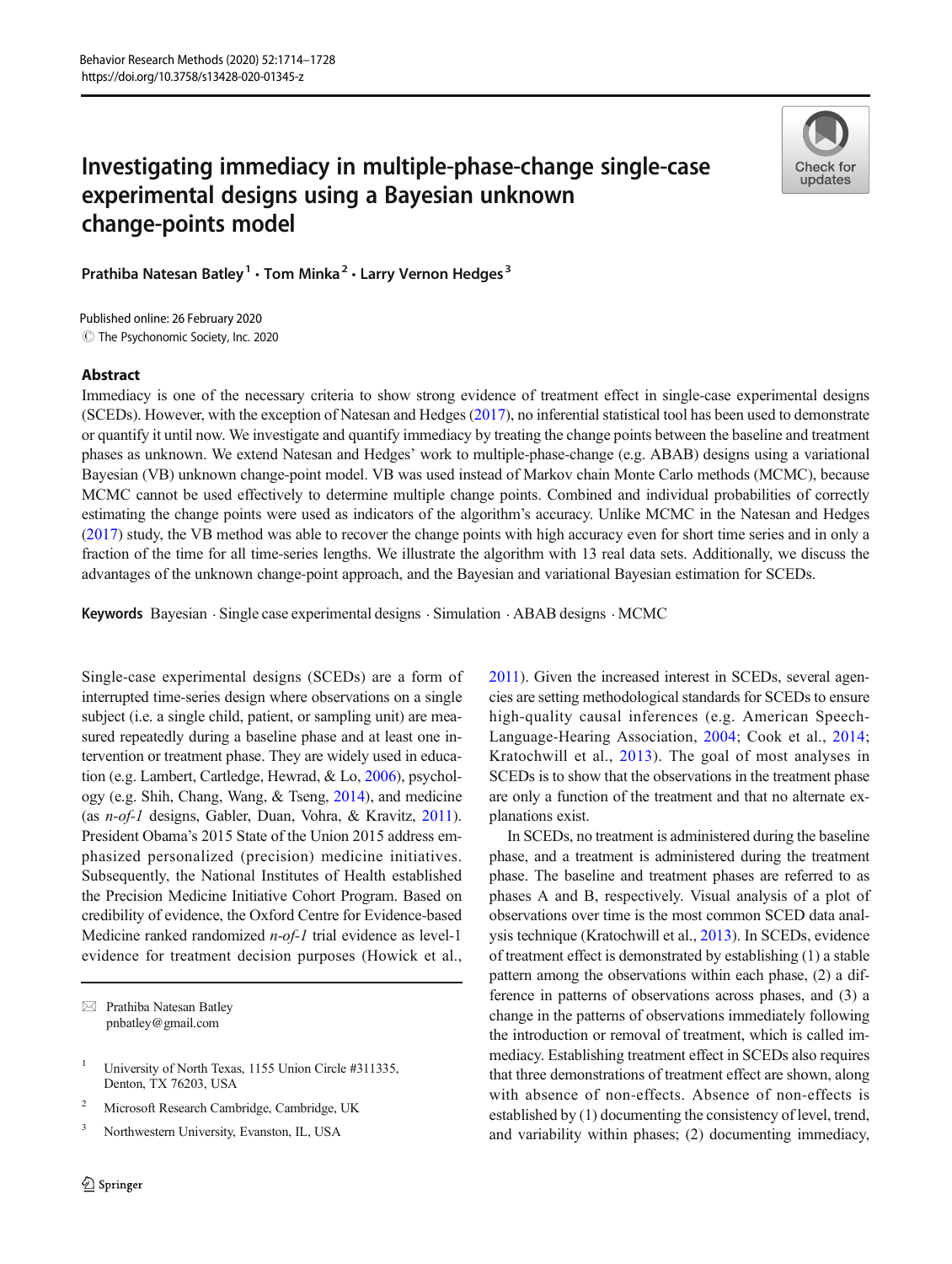proportion of overlap of observations across phases, and difference in the observed and predicted patterns of the observations; and (3) examining anomalies and external factors. Although establishing treatment effect using visual analysis alone may be easy for some data, this is not always the case. Difficulties may arise when (1) immediacy is not possible due to the nature of the treatment, (2) errors are auto-correlated, and (3) the experimental effect size is not striking.

Immediacy is one of the criteria for demonstrating strong evidence of treatment effect (Kratochwill et al., [2013](#page-13-0)). A rapid change in the observations across phases indicates an immediate effect. An immediate effect provides convincing evidence that change in the outcome measure was due to manipulation of the independent variable. When the treatment lacks immediacy, the researcher may not know whether the observations were solely a function of the treatment. Even though one knows when the administration of the treatment started or ended, one does not know when the treatment effect started or ended. Effect sizes computed while ignoring the lack of immediacy underestimate the treatment effect. Lack of immediacy in treatments that are expected to have immediacy compromises the internal validity of the design. However, no clear guidelines exist about decisively concluding the presence of immediacy.

#### Improvement over the existing approach

With the exception of Natesan and Hedges' Bayesian unknown change point model (BUCP; Natesan & Hedges, [2017\)](#page-13-0), immediacy is usually established by computing the change in the mean or median levels between the last three to five observations in a phase and the first three to five observations in the subsequent phase. In contrast, BUCP uses all data points to establish immediacy. Change points are the time points in the SCED where there is a change that is discerned by functionally different relationships between time and the outcome variable in the difference phases. In this confirmatory approach, BUCP is used to investigate and quantify immediacy in two-phase designs. This model confirms whether a change has taken place where it is designed to happen. In the presence of immediacy and a clear treatment effect, the change point posterior mode would be accurately estimated and the posterior standard deviation would be very small. Natesan and Hedges showed how analyzing the posterior of the change point could be used to investigate and quantify immediacy in AB and multiple-baseline designs (MBDs).

However, AB designs cannot provide strong evidence of causality, because they cannot be used to show three demonstrations of treatment effect unless they are extended to multiple subjects as MBDs or replicated within a subject as multiplephase-change designs. Two-phase designs with only one participant have poor control of threats to internal validity because they do not account for other possible confounding effects that

may explain treatment effect. A commonly used SCED is a multiple-phase-change design (e.g. the ABAB design). Multiple-phase-change designs contain at least two change points. However, estimating multiple unknown change points with small sample data with autocorrelation quickly becomes complicated. As a result, the popular Gibbs sampling algorithm will not compute efficiently for multiple-phase-change designs. This is because the change points in a multiple-change-point model are simulated one at a time from full conditional distributions rather than from the joint distribution (for more details about issues with this approach, refer to Chib, [1998](#page-13-0)). Because the draws from the posterior are not independent and identically distributed (iid), the uncertainty in estimating a previous change point affects the uncertainty in estimating subsequent change points. As a result, wide credibility intervals will be obtained for change points. With this approach, the logic of confirming the presence of immediacy by investigating the standard errors of change points is rendered unusable. Therefore, an alternate method is needed to extend Natesan and Hedges' confirmatory approach of quantifying immediacy to multiple-phase-change designs such as the ABAB, ABA'B, and ABCD designs.

The ABAB design is a commonly used multiple-phasechange reversal/withdrawal design. Assume that the target variable is problem behavior of a child with autism. Effective demonstration of an experimental effect would be indicated by a clear difference in the functional relationships between the scores across the phases. Specifically, the child's scores within the baseline phase (A1) would be larger than his scores in the treatment phase (B1). In an ABAB design, the treatment is withdrawn (A2) after B1 and then reintroduced (B2). A clear increase in problem behavior from B1 to A2 and a subsequent decrease in problem behavior from A2 to B2 are two additional distinct demonstrations of experimental effect. ABAB-type designs are referred to as withdrawal designs. In some designs, the treatment may not be completely withdrawn but replaced by another treatment, or serve as baseline for the next target behavior (changing criterion design).

However, not all treatments are aimed at reverting to baseline behavior following withdrawal. Some treatments, especially in health, may aim for an improvement in the second baseline phase rather than reversal to the original baseline's range of values. That is, studies may aim for a treatment effect that lasts even after the treatment phase is complete (Tate et al., [2013\)](#page-14-0). Examples include improving communication skills, anger management techniques, and remediating gait dysfunction. Such a design would be an ABA'B design. Similarly, there are ABCD designs where the four phases may differ in their treatments.

## Purpose

The purpose of the present study is to examine the performance of a variational Bayesian unknown change point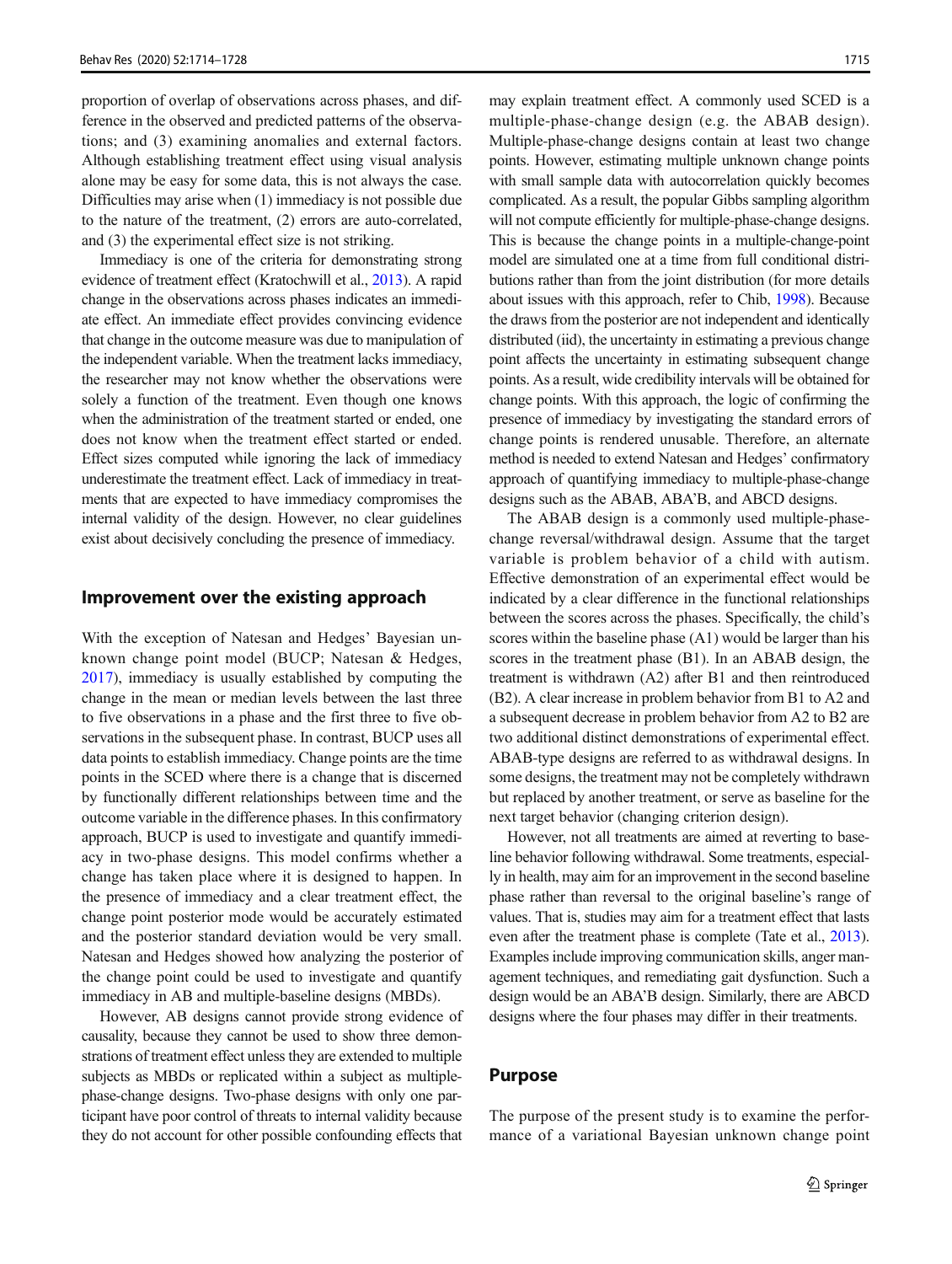model in investigating and quantifying immediacy in multiple-phase-change SCEDs. The first part of the study uses simulation to investigate the performance of the model for various data conditions. To this end, a variational Bayesian (VB) method is used to estimate the parameters of an unknown change point model with auto correlated errors and four phases for commonly occurring data conditions in SCED research. The number of time points per phase, autocorrelations, and standardized mean difference effect sizes are varied to simulate different data conditions that would mimic real-life SCED data (Shadish & Sullivan, [2011](#page-13-0)). The goal of the present study is twofold: (1) to test the feasibility of variational Bayesian in estimating the parameters of the four-phase unknown change point model with autocorrelations, and (2) to identify the conditions that would be required to estimate the parameters of said model so that SCED researchers could use the model to investigate experimental effects in SCEDs.

In the second part, the feasibility of applying these models to real data is tested by fitting the model to 13 data sets from six ABAB studies published within the past 5 years. These allow researchers and practitioners to understand the efficiency of the algorithm under various data conditions and illustrate how the method can be applied to real data. We use VB estimation to overcome the challenges of the Gibbs sampler. The proposed method extends and differs from the one presented by Natesan and Hedges ([2017](#page-13-0)) in three ways: (1) it estimates multiple change points instead of one change point, (2) it evaluates the accuracy of the change points using probabilities rather than width of credibility intervals, and (3) it uses VB instead of MCMC to estimate the parameters. Although the width of credibility intervals can be obtained from the probabilities, we chose to use probabilities of obtaining the correct combination of change points as a diagnostic for our study. This is because we are interested in the correct estimate of the combination of change points, not a single change point alone. To our knowledge, this is the first inferential statistical method that can confirm immediacy in multiple-phase-change designs. This study is also the first of its kind to apply VB to SCEDs.

# Quantitative challenges in SCEDS

SCED data are often auto correlated and have only a few observations per case. For instance, 45.3% of the studies reviewed by Shadish and Sullivan ([2011](#page-13-0)) had five or fewer points per phase. The presence of autocorrelation in SCEDs (1) is impossible to detect through visual analysis (Kazdin, [2011\)](#page-13-0), (2) increases type I errors (Matyas & Greenwood, [1990](#page-13-0)), and (3) is associated with low interrater reliability (Brossart, Parker, Olson, & Mahadevan, [2006\)](#page-13-0). Therefore, quantitative methods for SCEDs have been gaining momentum in recent years (e.g. Hedges, Pustejovsky, & Shadish, [2012,](#page-13-0) [2013](#page-13-0); Moeyaert, Ferron, Beretvas, & Van den Noortgate, [2013](#page-13-0); Shadish et al., [2014](#page-14-0)). However, auto correlated errors violate the independence of observations assumption of most parametric and nonparametric statistics and result in biased estimates. Frequentist estimates of autocorrelation are negatively biased and have larger sampling errors for samples with fewer than 50 observations (Shadish, Rindskopf, Hedges, & Sullivan, [2013](#page-13-0)). Therefore, the researcher has to depend on large sample methods such as maximum likelihood (ML). However, SCED sample sizes are too small to work well with ML.

With the exception of Natesan and Hedges [\(2017\)](#page-13-0), all quantitative developments in SCEDs assume that the observed variable truly belongs to the phase it is designed to belong to. However, this may not always be the case, especially when latency is expected. Latency happens when a treatment takes time to take effect when administered or to stop taking effect when removed. Although latency is not desirable in SCEDs, it may be expected in some cases due to the nature of the treatment and the outcome variable. For instance, a child diagnosed with autism may not respond immediately to a certain therapy, or a drug may take some time to be completely excreted from of the human body. In such cases, one must ascertain gradual and/or delayed effects or account for these with appropriate analytical strategies to untangle them from long-term treatment effects (Duan, Kravitz, & Schmid, [2013](#page-13-0)). Our method can be used to evaluate immediacy, which is one aspect of quantifying SCED findings via transparent, objective, and replicable procedures.

## Need for the present study

Several types of SCEDs are used in practice. Maggin et al. [\(2011\)](#page-13-0) reported that withdrawal designs such as ABAB are the most commonly used designs in SCEDs. The Institute of Education Sciences (IES) What Works Clearinghouse (WWC) pilot standards for single-case designs (Kratochwill et al., [2013](#page-13-0)) recommended showing three different demonstrations of the experimental effect at three different points in time within a single case or across different cases for successful demonstration of an experimental effect. The Single-Case Reporting Guideline in Behavioural Interventions (SCRIBE) SCED reporting guidelines (Tate et al., [2016\)](#page-14-0) reiterated the advantages of multiple-phase over two-phase designs. We can therefore expect to see an increase in the use of multiple-phase-change designs, which creates a pressing need for an inferential tool that can be used to investigate and quantify immediacy within this framework.

The proposed method can be applied in all cases of fourphase designs, because it assumes that the four phases are not related to each other. Subsequently, the parameters of the four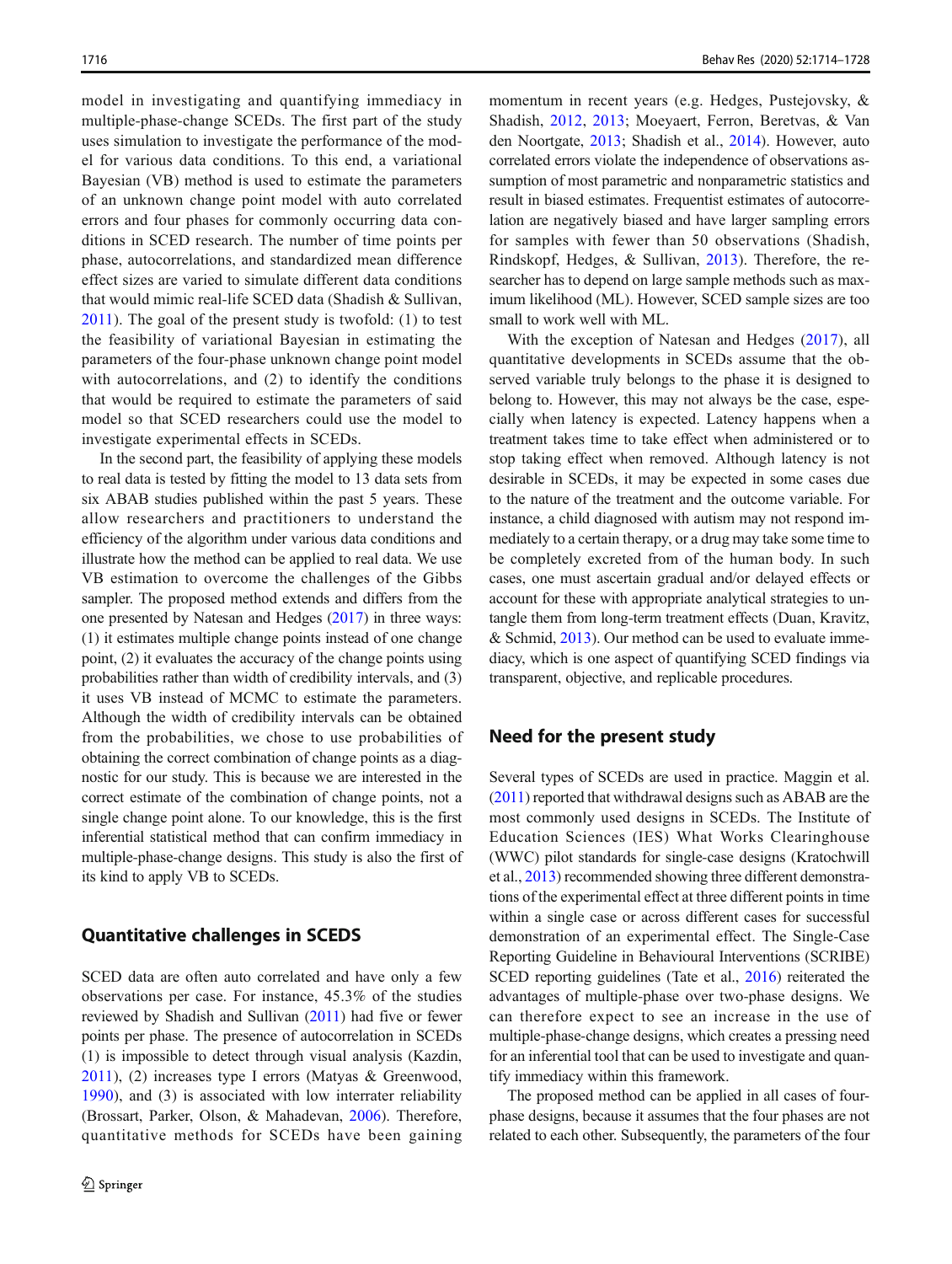phases (e.g. intercepts, slopes) are estimated independently of each other in the proposed algorithm. Therefore, the model in the present study can be applied to any SCED with four phases.

Establishing immediacy is an important criterion for demonstrating strong evidence of treatment effect in SCEDs (Kratochwill et al., [2013](#page-13-0)). This is because the researcher has more evidence to make a case that a change in the dependent variable is initiated by a change in the treatment condition. In addition to confirming immediacy, there is a need to quantify the evidence that confirms immediacy. According to American Educational Research Association (AERA) guidelines, the presence of an effect must be accompanied by an index of uncertainty of that effect (AERA, [2006](#page-12-0)). The proposed method can be a valuable addition to the SCED researchers' toolkit because it both identifies and quantifies immediacy. Additionally, this quantification of immediacy sheds light on how reliable the slope and intercept estimates of the phases are. For instance, when there is lack of clear immediacy, slopes and intercepts will have wider credible intervals.

# The unknown change point model

In an SCED with clear treatment effect, the dependent variable is expected to be a function of the phase to which it belongs (Natesan & Hedges, [2017](#page-13-0)). Therefore, in the presence of immediacy and treatment effect, a change in phase is reflected by the change in the function that maps the observation to its corresponding phase. In the present study, an intercept-only model is fitted to each phase where the boundary between the phases is assumed unknown a priori. The data define the change points between the phases. Treatment effect is indicated based on the proximity between the estimated and true values of the change points. By allowing the data to speak for themselves, this confirmatory approach investigates and quantifies the presence of immediacy or delayed effects in SCEDs.

Several approaches to change point models have been proposed in the past few decades. A least-squares estimation approach (Bai, [1994,](#page-12-0) [1997\)](#page-12-0), Bayesian analysis of Poisson-distributed data (Raftery & Akman, [1986\)](#page-13-0), Bayesian online change point detection (Adams & MacKay, [2007\)](#page-12-0), and extensions of BUCP to multiple unknown change points using hidden Markov models, genetic algorithms, and annealing stochastic approximation by Chib ([1998\)](#page-13-0), Jann ([2000](#page-13-0)), Jeong and Kim [\(2013\)](#page-13-0), and Kim and Cheon ([2011](#page-13-0)), respectively, are some examples. BUCPs have been applied in ecology (Thomson et al., [2010](#page-14-0)), marine biology (Durban & Pitman, [2011](#page-13-0)), hydrometeorology (Perreault, Bernier, Bobée, & Parent, [2000](#page-13-0)), signal processing (Punskaya et al., [2002](#page-13-0)), and stock data (Lin, Chen, & Li, [2012\)](#page-13-0). Recently, Kim and Jeong ([2016\)](#page-13-0)

developed an approach to change-point modeling in autocorrelated time series where the number of change points is unknown. Barry and Hartigan ([1993](#page-12-0)), and Carlin, Gelfand, and Smith [\(1992\)](#page-13-0) provide good background materials for Bayesian change-point problems.

## Bayesian estimation

Bayesian methods often outperform classical methods in particularly small samples, allow more probabilistic interpretation of statistics than classical methods, and can more easily accommodate model complexities such as using distributions that reflect the scale of the observed variable, modeling autocorrelations, and representing hierarchical data structure. Bayesian estimation works well with small sample data because it does not depend on asymptotic or large sample theory (Ansari & Jedidi, [2000;](#page-12-0) Gelman, Carlin, Stern, & Rubin, [2004](#page-13-0)). This makes Bayesian particularly advantageous for SCEDs. Bayesian estimates a probability distribution for each parameter. This posterior distribution can be used to compute any summary statistic for the parameter of interest, and its 95% highest density interval (HDI) can be directly interpreted as having 95% probability of containing the true value (Lynch, [2007](#page-13-0)). Posteriors of change points with high probability mass at several time points indicate weak evidence of treatment effect. Bayesian estimates of autocorrelation have the advantage of being more accurate than frequentist estimates. Frequentist confidence intervals of autocorrelation have undercoverage (Shadish et al., [2013\)](#page-13-0). Gelman, Carlin, Stern, Dunson, Vehtari, and Rubin ([2013](#page-13-0)) provide a comprehensive discussion of Bayesian methods.

# Variational Bayesian

Variational Bayesian (VB) is a type of Bayesian inference that is computationally more efficient than MCMC (e.g. Natesan, Nandakumar, Minka, & Rubright, [2016\)](#page-13-0). For models having smooth and unimodal posterior distributions, the cost of Bayesian inference can be reduced significantly by making analytical approximations. VB (Beal & Ghahramani, [2003](#page-12-0)) inference is one such approach that consists of fitting a simple approximating family (such as Gaussian or gamma) to the posterior distribution by minimizing Kullback-Leibler (KL) divergence. KL divergence is a nonsymmetrical measure of the difference between the distributions (Kullback & Leibler, [1951\)](#page-13-0). Computationally, the VB procedure visits each random variable in the model and incrementally improves its posterior approximation, repeating this for several iterations. Each step is similar in complexity to Gibbs sampling, but instead of drawing thousands of samples, variational inference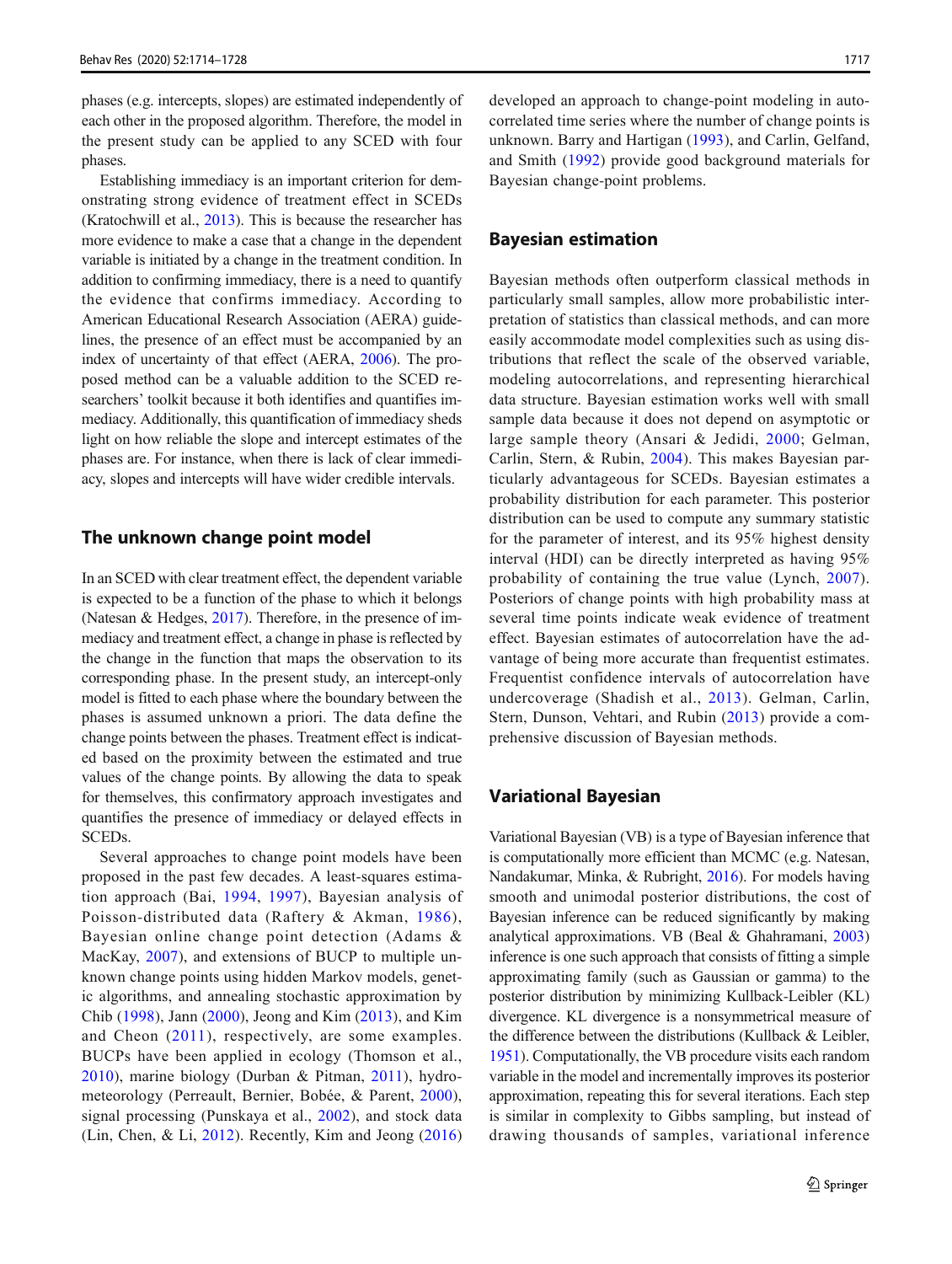typically sweeps through the model a few dozen times before convergence. Beal and Ghahramani [\(2003](#page-12-0)) and Bishop [\(2006\)](#page-13-0) are some good background materials in VB. The Infer.NET software program (Minka, Winn, Guiver, & Knowles, [2012\)](#page-13-0) provides several options for performing KL divergence minimization. When compared with MCMC, which provides a technique for approximating the exact posterior using a set of samples, VB provides a locally optimal, exact analytical solution to the posterior.

# Model and notation

A continuous, normally distributed dependent variable with no trend (slope) is considered in the simulation study. This can be extended to models with trend by estimating the slopes as shown in the "Study 2" section, which illustrates the algorithm with real data. This framework can be adapted for different variable and distribution types by modifying Eqs. 1, 7, and 8. Consider the observed value at time  $y_t$ , which follows a normal distribution with the mean of  $\mu_t$ , which is the expected value of the target behavior at time t and standard deviation of  $\sigma_{\varepsilon}$  as shown in Eq. 1.

$$
y_t \sim norm(\mu_t, \sigma_\varepsilon^2). \tag{1}
$$

In SCEDs, the errors of the data are typically considered to be lag-1 auto-correlated (Huitema, [1985;](#page-13-0) Huitema & McKean, [1998,](#page-13-0) [2000](#page-13-0)). It is of interest to note that although autocorrelations of errors are modeled in SCED data, they are never interpreted and are considered only as a nuisance parameter. Consider an ABAB design with four phases, that is, three phase changes at times  $i_1$ ,  $i_2$ , and  $i_3$ , and a total of T time points. The predicted value  $\hat{y}_t$  at time point t can be modeled as

$$
\hat{y}_t = \rho r_{t-1} + \beta_{0p},\tag{2}
$$

where  $\rho$  is the autocorrelation,  $r_{t-1}$  is the residual at time  $t-1$ , and  $\beta_{0p}$  is the intercept of the linear regression model for phase  $p$  that time-point  $t$  belongs to. If  $phc_t$  represents the phase change at a given time-point  $t$ , that is, it equals 1 if  $t$  denotes the start of a new phase and 0 otherwise, the residual is modeled for P phases as

$$
r_{t-1} = \begin{cases} g_p, \text{if } phc_t = 1\\ y_{t-1} - \hat{y}_{t-1}, \text{if } phc_t = 0 \end{cases}, \text{where} \tag{3}
$$

$$
g_p \sim norm \left(0, \frac{\sigma_{\varepsilon}^2}{(1-\rho^2)}\right); p = 1, ..., P. \tag{4}
$$

Equation 4 gives the relationship between autocorrelation, the variance of the random error ( $\sigma_{\varepsilon}^2$ ), and the white noise

created by the combination of autocorrelation and random error (e.g. Natesan & Hedges, [2017](#page-13-0)). The intercepts  $\beta_{0p}$  at time t are modeled as

$$
\beta_{0p} = \begin{cases}\n\beta_{01}, & \text{if } t \leq i_1 \\
\beta_{0(j+1)}, & \text{if } i_j < t \leq i_{j+1} ; j = 1, 2 \\
\beta_{0p}, & \text{otherwise}\n\end{cases} \tag{5}
$$

The following priors were used:

$$
\sigma_{\varepsilon} \sim gamma(1,1) \tag{6}
$$

$$
\rho \sim norm(0, 100); bounded \; by \; (-1, 1) \tag{7}
$$

$$
\beta_{0p} \sim norm(0, 100); p = 1, ..., P
$$
 (8)

The priors are weakly informative. All change points were specified to be sampled from discrete uniform distributions ranging from time-point 1 to T and then ordered. In Eq. 9, *cat* stands for categorical distribution. The term  $i<sub>n</sub>$ would indicate one of the P-1 change points based on the probabilities given in Eq. 10. In this case, there is equal probability of the time point being any of the change points.

$$
i_p \sim cat(pi); p = 1, ..., P-1
$$
\n(9)

$$
pi = \left(\frac{1}{T}, \frac{1}{T}, \dots, \frac{1}{T}\right); length(pi) = T
$$
\n(10)

$$
i_1 < i_2 < i_3 \tag{11}
$$

The ordered constraints in Eq. 11 are modeled as loops in Infer.NET. When the estimated values of  $i_1$ ,  $i_2$ , and  $i_3$  are the same as the true value, that is, when the correct combination of these parameters has the highest probability in the marginal posterior, we can say that we have some evidence of immediacy. Note that immediacy can only be indicated and not confirmed.

# Method

To perform Bayesian inference in this model, the method starts by enumerating all possible combinations of change point locations. The number of change points is assumed known. For each combination, variational inference was run to obtain approximate posteriors for the parameters ( $\rho$ ,  $\sigma_{\varepsilon}^2$ ,  $\beta_{0p}$ ) as well as an approximate value for the marginal likelihood. The Infer.NET software library (Minka et al., [2014](#page-13-0)) was used to perform these computations. VB implementation in Infer.NET is similar to the implementation of syntax in popular Bayesian software programs such as JAGS. Because the prior is uniform, the marginal likelihood is proportional to the marginal probability of the change-point locations. Therefore, we take the set of marginal likelihoods just computed and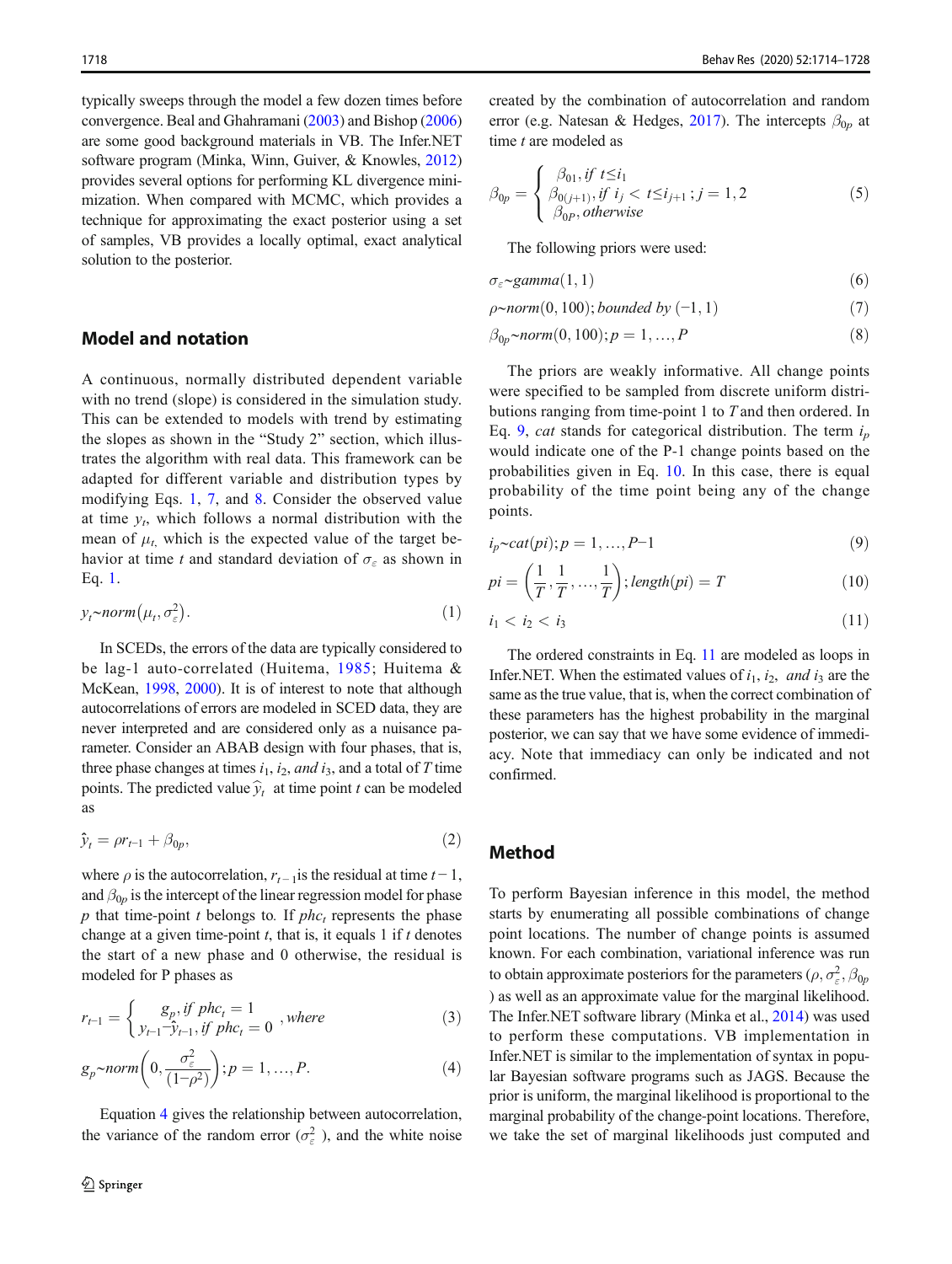# <span id="page-5-0"></span>Table 1 Diagnostics of change points from the simulation

| $\iota$ | $\rho$           | $\boldsymbol{d}$        | $APWN$ | $\overline{p}$  | $max \overline{p}$ ** | Highest prob. locs.* | f(correct)  |          |          |
|---------|------------------|-------------------------|--------|-----------------|-----------------------|----------------------|-------------|----------|----------|
|         |                  |                         |        |                 |                       | $e(i_1)$             | $e(i_2)$    | $e(i_3)$ |          |
| 5       | $\boldsymbol{0}$ | $\mathbf{1}$            | 6.148  | $0.003\diamond$ | $0.003\lozenge$       | $\sqrt{5}$           | $11\,$      | 13       | 0.02     |
|         |                  | $\overline{c}$          | 5.127  | 0.04            |                       |                      |             |          | 0.21     |
|         |                  | $\mathfrak z$           | 3.213  | 0.222           |                       |                      |             |          | 0.56     |
|         |                  | 5                       | 0.424  | 0.81            |                       |                      |             |          | 0.90     |
|         | 0.2              | $\,1$                   | 6.079  | 0.003           | 0.004                 | $\,$ 8 $\,$          | 12          | 15       | 0.03     |
|         |                  | $\sqrt{2}$              | 5.112  | 0.046           |                       |                      |             |          | 0.13     |
|         |                  | $\mathfrak{Z}$          | 3.341  | 0.218           |                       |                      |             |          | $0.46\,$ |
|         |                  | 5                       | 0.507  | 0.798           |                       |                      |             |          | 0.89     |
|         | 0.5              | $\,1$                   | 5.856  | 0.007           | $0.008\,$             | $\sqrt{5}$           | $\,$ 8 $\,$ | $10\,$   | 0.02     |
|         |                  | $\sqrt{2}$              | 5.011  | 0.054           |                       |                      |             |          | 0.10     |
|         |                  | 3                       | 3.643  | 0.196           |                       |                      |             |          | 0.36     |
|         |                  | $\mathfrak s$           | 0.844  | 0.728           |                       |                      |             |          | $0.85\,$ |
|         | $0.8\,$          | $\mathbf{1}$            | 5.253  | 0.023           |                       |                      |             |          | 0.04     |
|         |                  | $\overline{c}$          | 4.825  | 0.08            |                       |                      |             |          | 0.14     |
|         |                  | $\overline{\mathbf{3}}$ | 4.081  | 0.169           |                       |                      |             |          | 0.30     |
|         |                  | 5                       | 1.79   | 0.56            |                       |                      |             |          | 0.67     |
| 8       | $\boldsymbol{0}$ | $\,1$                   | 8.407  | 0.002           | $0.002\,$             | 14                   | 15          | 24       | $0.01\,$ |
|         |                  | $\sqrt{2}$              | 5.064  | 0.063           |                       |                      |             |          | 0.24     |
|         |                  | $\overline{3}$          | 1.766  | 0.328           |                       |                      |             |          | 0.58     |
|         |                  | 5                       | 0.147  | 0.867           |                       |                      |             |          | 0.96     |
|         | 0.2              | $\mathbf{1}$            | 8.579  | 0.002           | 0.003                 | $\mathfrak{Z}$       | 17          | 24       | $0.01\,$ |
|         |                  | $\overline{c}$          | 5.815  | 0.055           |                       |                      |             |          | 0.20     |
|         |                  | $\mathfrak{Z}$          | 2.627  | 0.298           |                       |                      |             |          | 0.53     |
|         |                  | 5                       | 0.206  | 0.844           |                       |                      |             |          | 0.95     |
|         | 0.5              | $\,1$                   | 8.56   | 0.002           | $0.008\,$             | $\,$ 8 $\,$          | 16          | 20       | 0.01     |
|         |                  | $\sqrt{2}$              | 6.819  | 0.044           |                       |                      |             |          | 0.11     |
|         |                  | $\mathfrak{Z}$          | 4.232  | 0.225           |                       |                      |             |          | 0.47     |
|         |                  | 5                       | 0.674  | 0.754           |                       |                      |             |          | 0.84     |
|         | 0.8              | $\,1$                   | 7.805  | 0.02            |                       |                      |             |          | 0.04     |
|         |                  | $\overline{c}$          | 7.085  | 0.078           |                       |                      |             |          | 0.10     |
|         |                  | $\mathfrak{Z}$          | 5.841  | 0.188           |                       |                      |             |          | 0.27     |
|         |                  | 5                       | 2.897  | 0.481           |                       |                      |             |          | 0.57     |
| 10      | $\boldsymbol{0}$ | $\,1$                   | 8.616  | 0.001           | 0.002                 | 10                   | 25          | 30       | 0.00     |
|         |                  | $\sqrt{2}$              | 4.274  | $0.078\,$       |                       |                      |             |          | $0.20\,$ |
|         |                  | $\overline{3}$          | 1.164  | 0.412           |                       |                      |             |          | 0.56     |
|         |                  | 5                       | 0.087  | 0.921           |                       |                      |             |          | 0.94     |
|         | 0.2              | $\,1$                   | 9.161  | 0.001           | 0.003                 | $10\,$               | 25          | 30       | 0.01     |
|         |                  | $\sqrt{2}$              | 5.755  | 0.059           |                       |                      |             |          | $0.20\,$ |
|         |                  | $\mathfrak{Z}$          | 1.976  | 0.369           |                       |                      |             |          | 0.49     |
|         |                  | 5                       | 0.136  | 0.887           |                       |                      |             |          | 0.93     |
|         | 0.5              | $\mathbf{1}$            | 9.212  | 0.004           | 0.006                 | $10\,$               | $20\,$      | 28       | 0.01     |
|         |                  | $\overline{c}$          | 7.606  | 0.048           |                       |                      |             |          | 0.11     |
|         |                  | $\overline{\mathbf{3}}$ | 4.522  | 0.25            |                       |                      |             |          | 0.39     |
|         |                  | 5                       | 0.685  | 0.795           |                       |                      |             |          | 0.88     |
|         | $0.8\,$          | $\,1$                   | 9.85   | 0.025           |                       |                      |             |          | 0.05     |
|         |                  | $\boldsymbol{2}$        | 9.16   | $0.076\,$       |                       |                      |             |          | 0.12     |
|         |                  | 3                       | 7.654  | 0.165           |                       |                      |             |          | 0.23     |
|         |                  | 5                       | 3.317  | 0.568           |                       |                      |             |          | 0.68     |
|         |                  |                         |        |                 |                       |                      |             |          |          |

Note:  $max_{\overline{p}}$  is the average probability of the combination with the highest probability. \*Only incorrect combinations are shown; blanks refer to accurately estimated combinations. \*\*max  $\bar{p} = \bar{p}$  for correct combinations and therefore not shown.  $\delta \bar{p} = 0.0027$ ; max  $\bar{p} = 0.0032$ . f(correct) represents the fraction of data sets with correct change-point estimates for a given condition

normalize them to obtain the marginal posterior over the change-point locations. These probabilities of the combinations of change points obtained and the marginal posteriors can be used to make inferences about immediacy. If the correct combination of change points is estimated as having the maximum probability, evidence for immediacy can be deemed sufficient.

## Study 1: Simulation

Three phase lengths  $(l = 5, 8, and 10$  time points per phase), four standardized mean difference values  $(d = 1, 2, 3, 5)$ , and four autocorrelation values ( $\rho = 0, 0.2, 0.5, 0.8$ ) were simulated based on commonly occurring values in single case studies (Maggin, O'Keefe, & Johnson, [2011](#page-13-0); Shadish & Sullivan,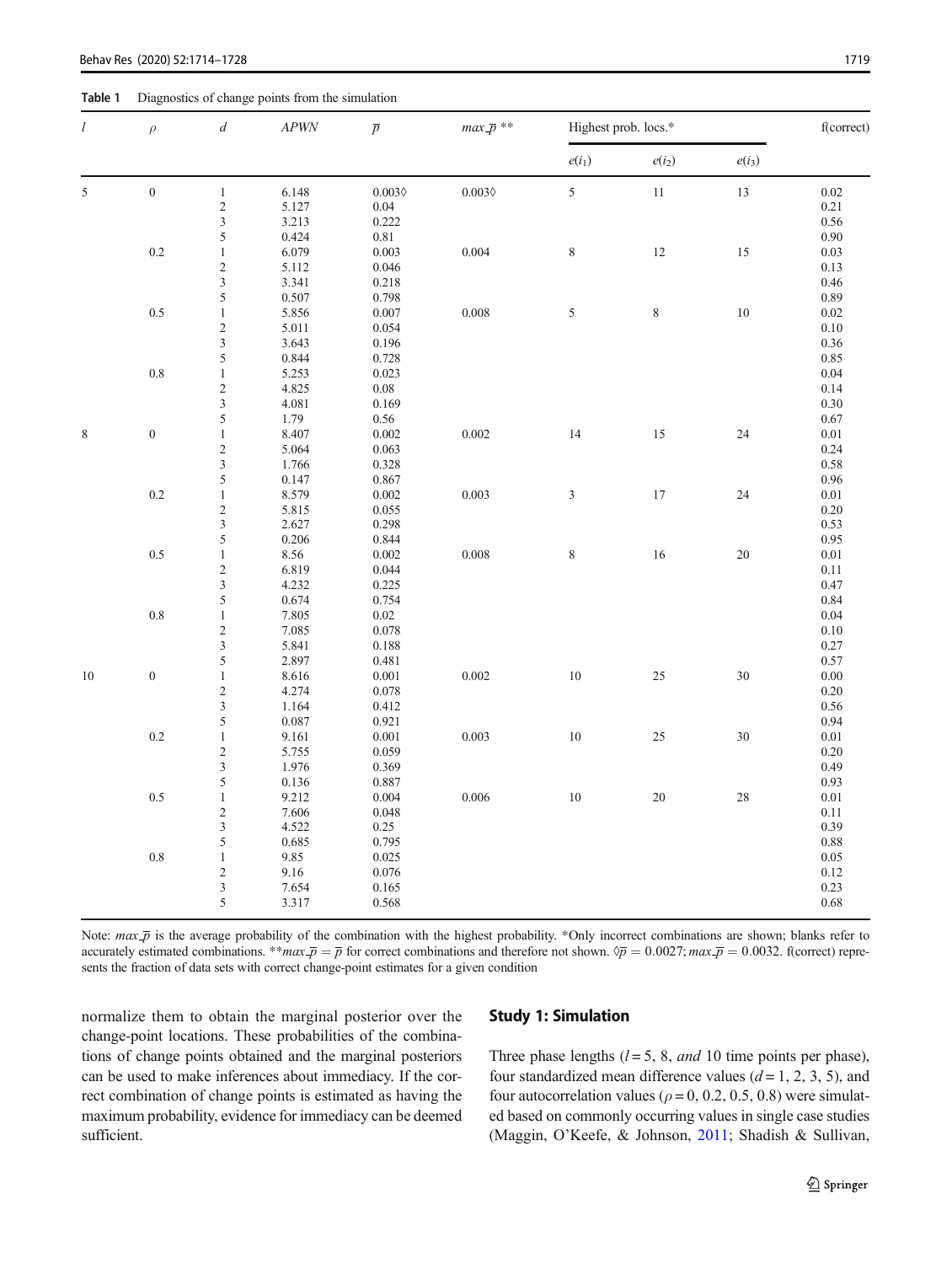Table 2 Eta-squared of change-point diagnostics in percentages from the ANOVAs

| Factor                             | <b>APWN</b> | $\overline{p}$ | fraction(correct) |
|------------------------------------|-------------|----------------|-------------------|
| l                                  | 3.84        | 0.35           | 0.02              |
| $\rho$                             | 7.36        | 1.96           | 3.71              |
| $\overline{d}$                     | 76.19       | 93.33          | 92.65             |
|                                    | 4.01        | 3.59           | 3.06              |
| $\rho \times d$<br>$l \times \rho$ | 3.85        | 0.20           | 0.18              |
| $l \times d$                       | 3.64        | 0.33           | 0.14              |
|                                    |             |                |                   |

[2011\)](#page-13-0). Although some autocorrelation is always present in SCED data, an autocorrelation value of 0 was added as a reference point to see how the presence of autocorrelation affects the accuracy of estimates. One hundred data sets were generated for each combination of conditions, resulting in 4800 data sets in a fully crossed  $3 \times 4 \times 4$  design. The intercepts of the baseline phases were set to 0 and the treatment phases computed as  $\sigma d$ , where the standard deviation within each phase  $\sigma = 0.2$ .

## Diagnostics and interpretation

The accuracy of the algorithm was examined using average probability-weighted norm (APWN), average probability of obtaining the accurate combination  $(\overline{p})$ , and the combinations with highest average probabilities. If in the *rth* replication  $p_r$  is the vector of true values of change points and  $q_r$  is the vector of change-point estimates, and  $Pr(q_r)$  is the probability of  $q_r$ where within a given replication ∑  $\sum_{q_r} \Pr(q_r) = 1$ , then the

APWN over  $R$  replications is given by

$$
APWN = \frac{1}{R} \sum_{r=1}^{R} \sum_{q_r} \Pr(q_r) ||q_r - p_r|| \tag{12}
$$

In Eq. 12,  $||q_r - p_r||$  refers to the norm or the positive length between the two vectors. APWN weights the distance between the estimated and true values with the probability of obtaining them, while  $\bar{p}$  (pbar) considers only the probability of correctly estimating the true values. APWN is an unbounded statistic, a combination of distance and probability, and depends on the phase length in addition to the other quantities in Eq. 12. Both the probability of the estimates and the distance between the true and estimated values are important in determining the accuracy of the estimate, which is the reason for using APWN. If the probability of a combination is high and the discrepancy between the combination of estimates and true values ( $||q_r - p_r||$ ) is high, APWN will be large, indicating poor estimates. If either the probability or the discrepancy is low, APWN will be smaller, indicating better estimates. Thus, smaller values of APWN are more desirable, indicating more accurate estimates. The fraction of data sets in a given condition where the true values of the change points were estimated was also computed as a diagnostic. Root-meansquare errors and average standard errors were also computed for the autocorrelations and intercept estimates. Thirteen analysis of variance (ANOVAs) were conducted with APWN,  $\overline{p}$ , and fraction correct, and root mean squared error (RMSEs) and average standard errors of intercepts and autocorrelations as the dependent variables, respectively. The independent variables in the ANOVAs were d, l, and  $\rho$ . The eta-squared effect sizes from the ANOVAs were used to understand the pattern of the accuracy of the estimates with change in the data conditions. Coverage rates could not be computed because VB estimates standard errors and not the credible intervals.

# Results

The results of the simulation and the eta-squared effect sizes from independent ANOVAs for the change-point diagnostics are reported in Tables [1](#page-5-0) and 2, respectively. The correct estimates of change points had the maximum average probability for all conditions, except when the standardized mean difference  $d = 1$  for autocorrelations less than 0.8. Even in cases where an incorrect combination was estimated with maximum average probability, the probability of the correct combination was very close to the maximum average probability (*difference*  $< .005$ ). In all other cases, the correct changepoint combinations had the highest average probability of being estimated. APWN decreased very slightly with  $\rho$  and l, but decreased substantially with an increase in d. The average probability  $\bar{p}$  and fraction of data sets with correct changepoint estimates both increased with an increase in d (i.e. standardized mean difference) but decreased with  $\rho$  (i.e. autocorrelation). Although phase length did not have a high effect size on APWN,  $\overline{p}$ , and fraction correct, there seems to be an interaction between phase length and d. For phase lengths of 8 or more,  $\overline{p}$  and fraction correct increased drastically when d increased from 3 to 5, while APWN decreased with an increase in d. Standardized mean difference explained the maximum variation in APWN,  $\bar{p}$ , and fraction correct, as seen in Table 2. Variation in autocorrelation explained the medium variance in APWN, while all other main and two-way interaction effects were low-medium on APWN and almost negligible on  $\overline{p}$  and fraction correct. These trends are clear from the interaction plots in Fig. [1](#page-7-0). Although the model seems to require a large effect size, the correct change-point combination was identified for most data conditions, indicating that immediacy can be identified even for data sets with effect sizes as small as 2 standard deviations apart.

RMSEs and average standard errors of the autocorrelation and intercept estimates by condition are shown in Table [3.](#page-8-0) The corresponding effect sizes from the ANOVAs are shown in Table [4.](#page-8-0) Variance in RMSE of autocorrelations was explained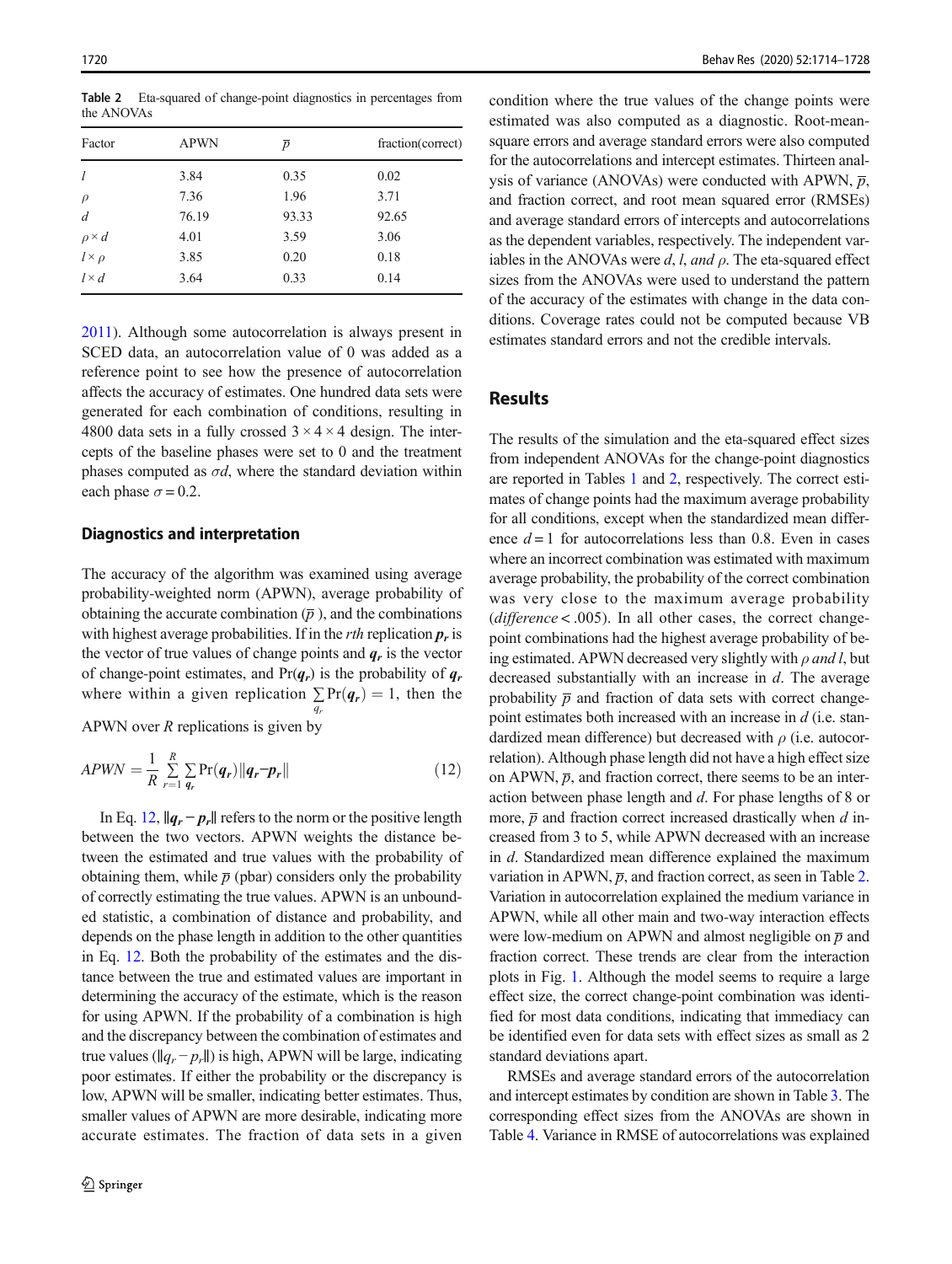<span id="page-7-0"></span>

Fig. 1 Interaction plots of APWN, fraction correct,  $\overline{p}$ ( avg\_prob), and rho RMSE with d, l, and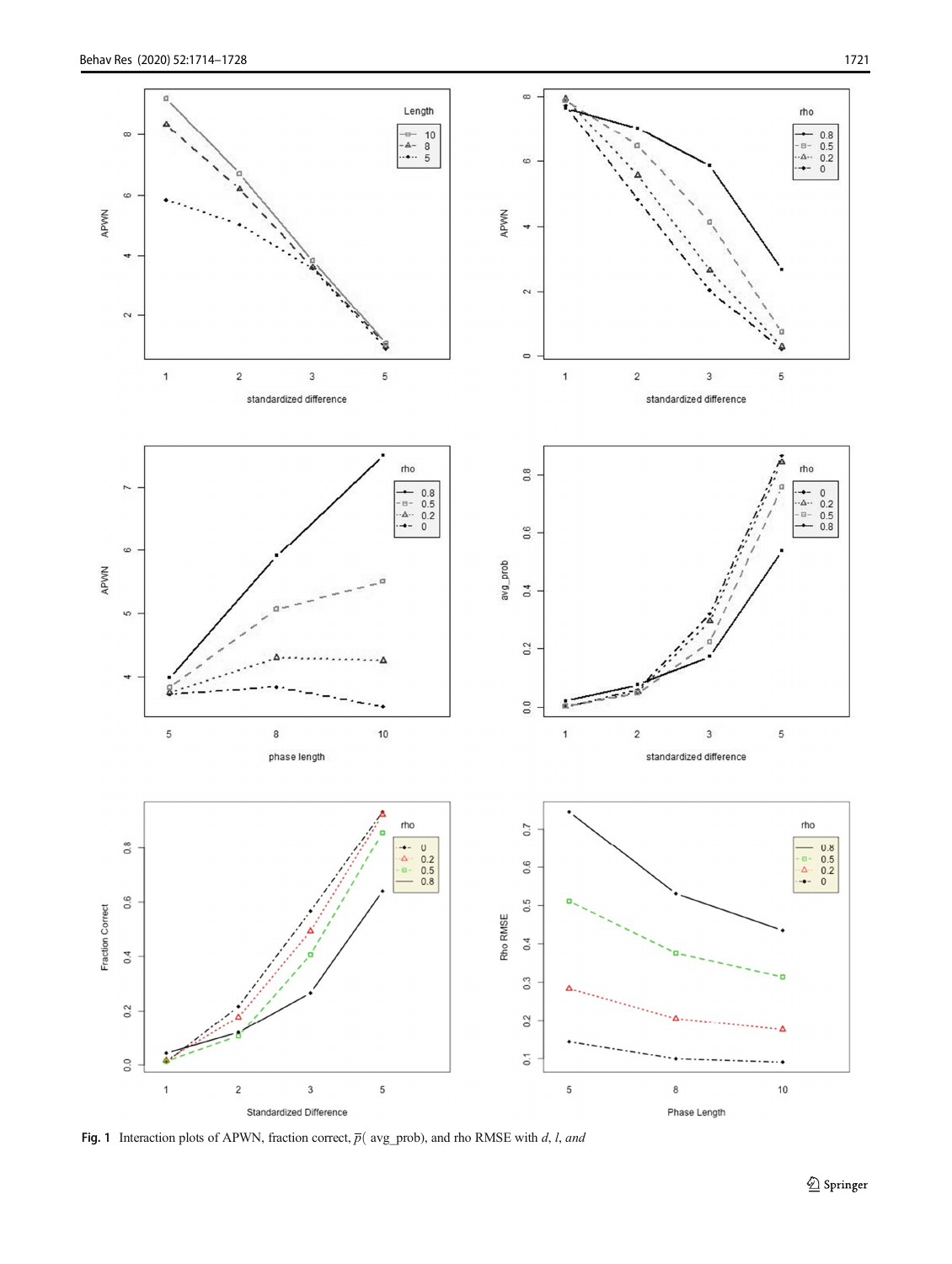<span id="page-8-0"></span>Table 3 RMSE and average SE of parameter estimates from simulation

| True values |                  |                | <b>RMSE</b> |              |              |              |              | Average SE |              |              |              |              |  |
|-------------|------------------|----------------|-------------|--------------|--------------|--------------|--------------|------------|--------------|--------------|--------------|--------------|--|
| l           | $\rho$           | d              | $\rho$      | $\beta_{01}$ | $\beta_{02}$ | $\beta_{03}$ | $\beta_{04}$ | $\rho$     | $\beta_{01}$ | $\beta_{02}$ | $\beta_{03}$ | $\beta_{04}$ |  |
| 5           | $\overline{0}$   | $\,1$          | 0.17        | 0.03         | 0.06         | 0.03         | 0.01         | 0.19       | 0.13         | 0.09         | 0.09         | 0.07         |  |
|             |                  | $\sqrt{2}$     | 0.14        | 0.02         | 0.02         | 0.05         | 0.01         | 0.19       | 0.09         | 0.08         | 0.09         | 0.08         |  |
|             |                  | $\mathfrak{Z}$ | 0.14        | 0.01         | 0.02         | 0.01         | 0.02         | 0.19       | 0.09         | 0.08         | 0.09         | 0.08         |  |
|             |                  | 5              | 0.13        | $0.00\,$     | 0.02         | 0.00         | 0.02         | 0.20       | 0.09         | 0.09         | 0.09         | 0.09         |  |
|             | 0.2              | $\mathbf{1}$   | 0.32        | 0.02         | 0.06         | 0.02         | 0.01         | 0.19       | 0.13         | 0.08         | 0.09         | 0.07         |  |
|             |                  | $\mathfrak 2$  | 0.27        | 0.03         | 0.08         | 0.00         | 0.02         | 0.19       | 0.12         | 0.08         | 0.09         | 0.08         |  |
|             |                  | 3              | 0.28        | 0.02         | 0.02         | 0.01         | 0.02         | 0.20       | 0.09         | 0.08         | 0.08         | 0.08         |  |
|             |                  | 5              | 0.27        | $0.00\,$     | 0.02         | 0.01         | 0.02         | 0.20       | 0.09         | 0.09         | 0.09         | 0.09         |  |
|             | 0.5              | $\,1$          | 0.54        | 0.00         | 0.11         | 0.03         | 0.01         | 0.19       | 0.13         | 0.08         | 0.08         | 0.07         |  |
|             |                  | $\mathfrak 2$  | 0.52        | 0.02         | 0.10         | 0.02         | 0.02         | 0.20       | 0.13         | 0.08         | 0.08         | 0.08         |  |
|             |                  | 3              | 0.50        | 0.01         | 0.06         | 0.02         | 0.03         | 0.20       | 0.10         | 0.08         | 0.09         | 0.08         |  |
|             |                  | 5              | 0.48        | 0.01         | 0.03         | 0.00         | 0.04         | 0.20       | 0.09         | 0.09         | 0.09         | 0.09         |  |
|             | $0.8\,$          | $\,1$          | 0.78        | 0.01         | 0.14         | 0.00         | 0.03         | 0.20       | 0.16         | 0.08         | 0.08         | 0.07         |  |
|             |                  | $\mathfrak 2$  | 0.75        | 0.00         | 0.16         | 0.02         | 0.05         | 0.20       | 0.14         | 0.08         | 0.08         | 0.08         |  |
|             |                  | $\mathfrak{Z}$ | 0.74        | 0.01         | 0.13         | 0.05         | 0.04         | 0.20       | 0.13         | 0.08         | 0.09         | 0.08         |  |
|             |                  | 5              | 0.71        | 0.00         | 0.11         | 0.02         | 0.05         | 0.20       | 0.12         | 0.09         | 0.09         | 0.09         |  |
| $\,$ 8 $\,$ | $\boldsymbol{0}$ | $\,1$          | 0.12        | 0.02         | 0.03         | 0.01         | 0.03         | 0.16       | 0.09         | 0.07         | 0.08         | 0.06         |  |
|             |                  | $\mathfrak 2$  | 0.09        | 0.02         | 0.03         | $0.00\,$     | 0.03         | 0.16       | 0.07         | 0.07         | 0.07         | 0.07         |  |
|             |                  | $\mathfrak{Z}$ | 0.10        | 0.01         | 0.01         | 0.01         | 0.01         | 0.16       | 0.07         | 0.07         | 0.07         | 0.07         |  |
|             |                  | 5              | 0.09        | 0.00         | 0.01         | 0.00         | 0.01         | 0.16       | 0.07         | 0.07         | 0.07         | 0.07         |  |
|             | 0.2              | $\mathbf{1}$   | 0.24        | 0.02         | 0.04         | 0.01         | 0.03         | 0.16       | 0.08         | 0.07         | 0.07         | 0.06         |  |
|             |                  | $\mathfrak 2$  | 0.20        | $0.01\,$     | 0.05         | 0.00         | 0.03         | 0.16       | 0.08         | 0.07         | 0.07         | 0.07         |  |
|             |                  | 3              | 0.19        | 0.00         | 0.01         | 0.01         | 0.01         | 0.16       | 0.07         | 0.07         | 0.07         | 0.07         |  |
|             |                  | 5              | 0.18        | 0.00         | 0.01         | $0.00\,$     | 0.02         | 0.16       | 0.07         | 0.07         | 0.07         | 0.07         |  |
|             | 0.5              | $\mathbf{1}$   | 0.44        | 0.00         | 0.09         | 0.03         | 0.04         | 0.16       | 0.09         | 0.07         | 0.07         | 0.07         |  |
|             |                  | $\mathfrak 2$  | 0.38        | 0.03         | 0.08         | 0.03         | 0.05         | 0.16       | 0.09         | 0.07         | 0.07         | 0.07         |  |
|             |                  | 3              | 0.35        | 0.01         | 0.03         | 0.01         | 0.04         | 0.16       | 0.09         | 0.07         | 0.07         | 0.07         |  |
|             |                  | 5              | 0.33        | 0.00         | 0.02         | $0.00\,$     | 0.03         | 0.16       | 0.07         | 0.07         | 0.07         | 0.07         |  |
|             | $0.8\,$          | $\mathbf{1}$   | 0.58        | 0.00         | 0.15         | 0.06         | 0.06         | 0.16       | 0.11         | 0.07         | 0.07         | 0.07         |  |
|             |                  | $\mathfrak 2$  | 0.55        | 0.01         | 0.15         | 0.06         | 0.06         | 0.16       | 0.10         | 0.07         | 0.07         | 0.07         |  |
|             |                  | $\mathfrak{Z}$ | 0.52        | 0.02         | 0.15         | 0.06         | 0.07         | 0.16       | 0.11         | 0.07         | 0.07         | 0.06         |  |
|             |                  | 5              | 0.47        | 0.01         | 0.12         | 0.01         | 0.09         | 0.15       | 0.10         | 0.07         | 0.07         | 0.06         |  |
| 10          | $\boldsymbol{0}$ | $\,1$          | 0.11        | 0.02         | 0.01         | 0.01         | 0.01         | 0.15       | 0.09         | 0.07         | 0.07         | 0.06         |  |
|             |                  | $\overline{c}$ | 0.09        | 0.01         | 0.00         | 0.01         | 0.00         | 0.15       | 0.07         | 0.06         | 0.06         | 0.06         |  |
|             |                  | $\mathfrak{Z}$ | 0.09        | 0.00         | 0.01         | 0.00         | 0.01         | 0.15       | 0.06         | 0.06         | 0.06         | 0.06         |  |
|             |                  | 5              | 0.08        | $0.00\,$     | 0.01         | 0.00         | 0.01         | 0.15       | 0.06         | 0.06         | 0.06         | 0.06         |  |
|             | 0.2              | $\mathbf{1}$   | 0.21        | 0.02         | 0.01         | 0.00         | 0.01         | 0.15       | 0.08         | 0.07         | 0.07         | 0.06         |  |
|             |                  | $\overline{c}$ | 0.17        | 0.01         | 0.02         | 0.01         | 0.01         | 0.15       | 0.08         | 0.06         | 0.06         | 0.06         |  |
|             |                  | $\mathfrak{Z}$ | 0.17        | 0.00         | 0.01         | 0.01         | 0.01         | 0.15       | 0.06         | 0.06         | 0.06         | 0.06         |  |
|             |                  | 5              | 0.16        | $0.00\,$     | 0.01         | 0.00         | 0.01         | 0.15       | 0.06         | 0.06         | 0.06         | 0.06         |  |
|             | 0.5              | $\,1$          | 0.36        | 0.01         | 0.08         | 0.06         | 0.01         | 0.14       | 0.09         | 0.07         | 0.06         | 0.07         |  |
|             |                  | $\mathfrak 2$  | 0.32        | 0.03         | 0.06         | 0.01         | 0.00         | 0.14       | 0.09         | 0.06         | 0.06         | 0.06         |  |
|             |                  | 3              | 0.30        | 0.01         | 0.02         | 0.00         | 0.00         | 0.14       | 0.07         | 0.06         | 0.06         | 0.06         |  |
|             |                  | 5              | 0.27        | 0.00         | 0.02         | 0.01         | 0.02         | 0.14       | 0.06         | 0.06         | 0.06         | 0.06         |  |
|             | 0.8              | $\mathbf{1}$   | 0.49        | 0.03         | 0.11         | 0.03         | 0.01         | 0.14       | 0.08         | 0.07         | 0.06         | 0.06         |  |
|             |                  | $\mathfrak 2$  | 0.44        | 0.01         | 0.13         | 0.03         | 0.02         | 0.14       | 0.10         | 0.06         | 0.06         | 0.06         |  |
|             |                  | 3<br>5         | 0.44        | 0.02         | 0.14         | 0.02         | 0.00         | 0.14       | 0.10         | 0.06         | 0.06         | 0.06         |  |
|             |                  |                | 0.37        | 0.01         | 0.09         | 0.01         | 0.05         | 0.13       | 0.07         | 0.06         | 0.06         | 0.06         |  |

Table 4 Eta-squared values in percentages from ANOVAs of RMSEs and average SEs

| Factor           | <b>RMSE</b> |              |              |             |              |       | Average SE   |              |             |              |  |  |
|------------------|-------------|--------------|--------------|-------------|--------------|-------|--------------|--------------|-------------|--------------|--|--|
|                  | $\rho$      | $\beta_{01}$ | $\beta_{02}$ | $\rho_{03}$ | $\beta_{04}$ |       | $\beta_{01}$ | $\beta_{02}$ | $\rho_{03}$ | $\beta_{04}$ |  |  |
|                  | 13.00       |              | 4.99         |             | 33.41        | 98.12 | 47.00        | 92.13        | 88.03       | 80.92        |  |  |
| $\rho$           | 80.72       |              | 78.38        | 27.64       | 35.55        |       | 22.47        |              |             |              |  |  |
| $\boldsymbol{d}$ |             | 34.02        | 9.45         | 16.16       | 3.20         |       | 16.34        |              |             | 5.17         |  |  |
| $\rho \times d$  |             | 34.32        | 4.10         | 15.50       | 7.29         |       | 5.30         |              |             |              |  |  |
| $l \times \rho$  | 4.30        | 16.00        |              | 12.46       | 8.90         |       |              |              |             |              |  |  |
| $l \times d$     |             |              |              |             | 6.22         |       | 5.23         |              |             | 9.99         |  |  |

Note: Only values above 4% are reported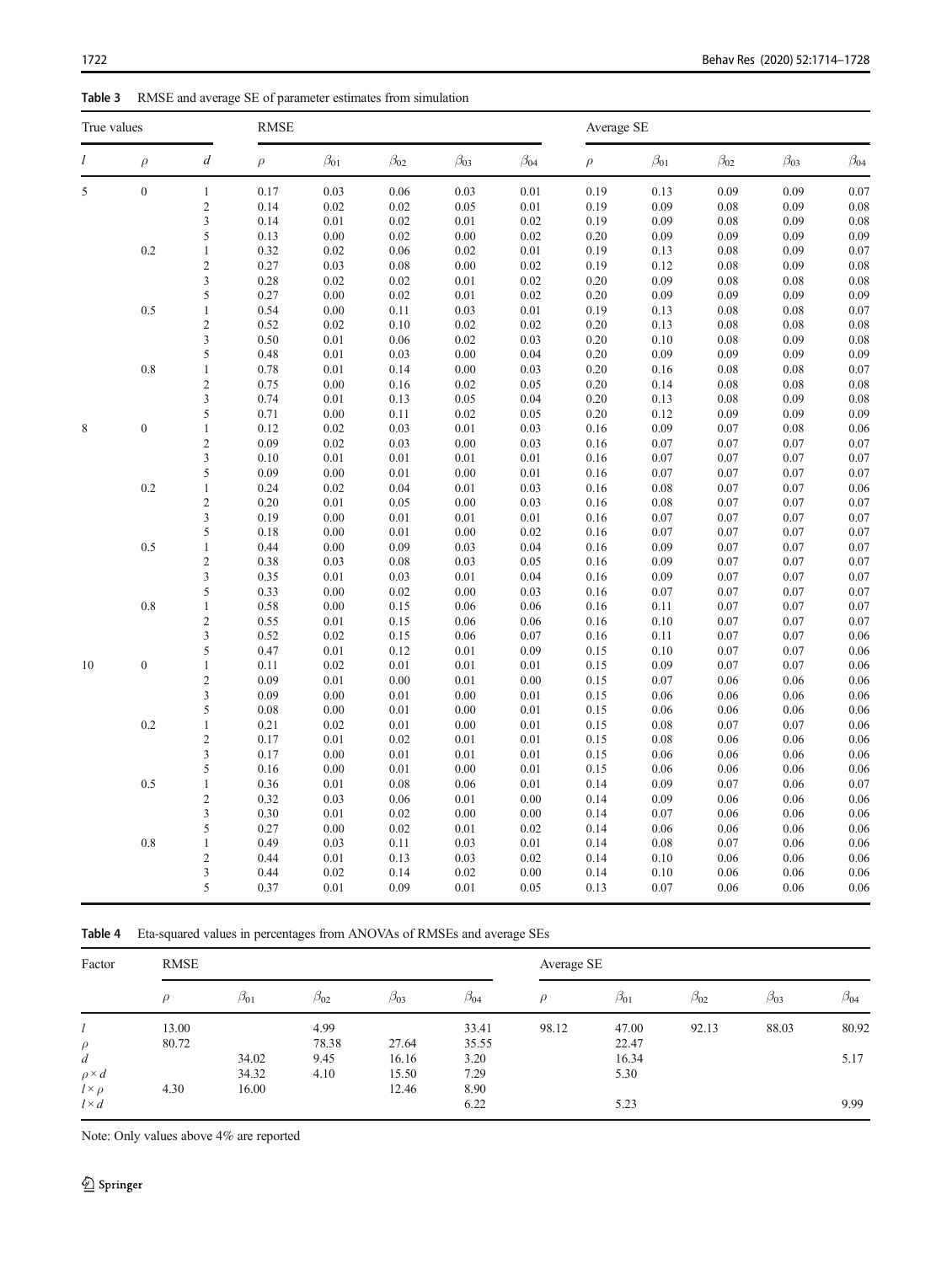<span id="page-9-0"></span>

Fig. 2 Data for subject 1 from Shih et al. [\(2012](#page-14-0))

the most by the true value of autocorrelation, phase length, and their interaction as shown in Fig. [1.](#page-7-0) Autocorrelation RMSE decreased with the increase in phase length and decrease in true autocorrelation value. Average standard error of autocorrelation and of all intercept estimates decreased with an increase in phase length, as expected. Although RMSEs of the intercepts were explained by most of the data conditions, all these RMSEs varied only to the second decimal place. Therefore, they are not interpreted.

## Study 2: Real data applications

We analyzed 13 data sets from six ABAB design studies published between 2012 and 2015 (Allen, Baker, Nuernberger, & Vargo, [2013](#page-12-0); Lin & Chang, [2014](#page-13-0); Neely, Rispoli, Camargo, Davis, & Boles, [2013](#page-13-0); Shih et al., [2014;](#page-14-0) Shih, Chiang, & Shih, [2015](#page-14-0); Shih, Wang, Chang, & Kung, [2012](#page-14-0)). The dependent variables in these studies included challenging behavior, percentage of intervals of academic

Table 5 Estimates from Shih et al. [\(2012\)](#page-14-0) and Neely et al. [\(2013\)](#page-13-0)

|                  | Change-points    |                | Prob |       | Autocorrelation |           |       | Intercept 1 |           | Intercept 2 |           | Intercept 3 |           | Intercept 4 |           |
|------------------|------------------|----------------|------|-------|-----------------|-----------|-------|-------------|-----------|-------------|-----------|-------------|-----------|-------------|-----------|
|                  | $\mathbf{1}$     | $\overline{2}$ | 3    |       | Mean            | <b>SE</b> |       | Mean        | <b>SE</b> | Mean        | <b>SE</b> | Mean        | <b>SE</b> | Mean        | <b>SE</b> |
| Sub 1            | 8                | 26             | 33   | 1.000 | 0.789           | 0.089     | 0.375 | 0.174       | 0.464     | 16.720      | 0.305     | 1.312       | 0.498     | 18.820      | 0.289     |
| Sub <sub>2</sub> | $\mathbf{0}$     | 8              | 26   | 0.001 | 0.753           | 0.086     | 0.553 | 0.000       | 100.000   | 0.089       | 0.388     | 5.452       | 0.256     | 4.358       | 0.208     |
|                  | $\boldsymbol{0}$ | 8              | 33   | 0.000 | 0.694           | 0.095     | 0.525 | 0.000       | 100.000   | 0.094       | 0.409     | 3.991       | 0.228     | 5.911       | 0.255     |
|                  | $\mathbf{0}$     | 26             | 33   | 0.002 | 0.794           | 0.082     | 0.591 | 0.000       | 100.000   | 3.737       | 0.201     | 0.721       | 0.396     | 5.914       | 0.230     |
|                  | 7                | 26             | 33   | 0.000 | 0.505           | 0.110     | 0.623 | 0.114       | 0.433     | 5.048       | 0.260     | 0.659       | 0.433     | 5.908       | 0.254     |
|                  | 8                | 26             | 32   | 0.000 | 0.429           | 0.114     | 0.603 | 0.108       | 0.422     | 5.494       | 0.280     | 0.505       | 0.489     | 5.532       | 0.259     |
|                  | 8                | 26             | 33   | 0.930 | 0.471           | 0.112     | 0.845 | 0.105       | 0.351     | 5.493       | 0.233     | 0.650       | 0.376     | 5.907       | 0.221     |
|                  | 8                | 26             | 34   | 0.000 | 0.471           | 0.123     | 0.608 | 0.105       | 0.414     | 5.492       | 0.274     | 1.586       | 0.414     | 5.824       | 0.267     |
|                  | 8                | 26             | 35   | 0.001 | 0.491           | 0.113     | 0.641 | 0.104       | 0.400     | 5.492       | 0.265     | 1.689       | 0.377     | 6.000       | 0.265     |
|                  | 8                | 26             | 42   | 0.000 | 0.608           | 0.101     | 0.637 | 0.097       | 0.385     | 5.482       | 0.254     | 2.917       | 0.270     | 6.696       | 0.327     |
|                  | 8                | 27             | 33   | 0.000 | 0.356           | 0.127     | 0.584 | 0.111       | 0.437     | 5.128       | 0.282     | 0.572       | 0.506     | 5.905       | 0.275     |
|                  | 9                | 26             | 33   | 0.005 | 0.426           | 0.122     | 0.678 | 0.726       | 0.375     | 5.538       | 0.271     | 0.639       | 0.426     | 5.906       | 0.250     |
|                  | 10               | 26             | 33   | 0.008 | 0.414           | 0.118     | 0.691 | 0.871       | 0.353     | 5.688       | 0.278     | 0.637       | 0.423     | 5.906       | 0.249     |
|                  | 11               | 26             | 33   | 0.020 | 0.404           | 0.118     | 0.717 | 1.044       | 0.331     | 5.895       | 0.283     | 0.636       | 0.417     | 5.906       | 0.245     |
|                  | 12               | 26             | 33   | 0.007 | 0.418           | 0.119     | 0.690 | 1.314       | 0.321     | 6.017       | 0.297     | 0.638       | 0.423     | 5.906       | 0.248     |
|                  | 13               | 26             | 33   | 0.015 | 0.461           | 0.115     | 0.719 | 1.507       | 0.298     | 6.255       | 0.298     | 0.648       | 0.409     | 5.907       | 0.240     |
|                  | 14               | 26             | 33   | 0.001 | 0.547           | 0.115     | 0.650 | 1.906       | 0.293     | 6.128       | 0.317     | 0.665       | 0.418     | 5.908       | 0.244     |
|                  | 15               | 26             | 33   | 0.001 | 0.520           | 0.109     | 0.654 | 1.929       | 0.285     | 6.304       | 0.333     | 0.661       | 0.420     | 5.908       | 0.246     |
|                  | 16               | 26             | 33   | 0.002 | 0.516           | 0.109     | 0.671 | 2.046       | 0.273     | 6.582       | 0.346     | 0.660       | 0.416     | 5.908       | 0.243     |
|                  | 17               | 26             | 33   | 0.005 | 0.578           | 0.107     | 0.707 | 2.246       | 0.251     | 7.015       | 0.348     | 0.673       | 0.396     | 5.909       | 0.232     |
| CB-Dan           | 5                | 12             | 17   | 0.005 | $-0.298$        | 0.169     | 0.018 | 61.230      | 3.160     | 14.740      | 2.663     | 43.950      | 3.160     | 13.680      | 3.160     |
|                  | 5                | 13             | 16   | 0.000 | $-0.189$        | 0.171     | 0.012 | 61.370      | 3.953     | 15.810      | 3.119     | 48.710      | 5.122     | 18.730      | 3.606     |
|                  | 5                | 13             | 17   | 0.994 | $-0.352$        | 0.171     | 0.032 | 61.170      | 2.361     | 15.710      | 1.857     | 48.340      | 2.648     | 13.630      | 2.361     |
|                  | 5                | 13             | 18   | 0.000 | $-0.200$        | 0.205     | 0.012 | 61.340      | 3.941     | 15.800      | 3.107     | 42.230      | 3.941     | 13.930      | 4.413     |
|                  | 5                | 14             | 17   | 0.000 | $-0.074$        | 0.206     | 0.012 | 61.530      | 4.066     | 19.230      | 3.025     | 48.200      | 5.262     | 13.850      | 4.066     |

Bolded values represent true change points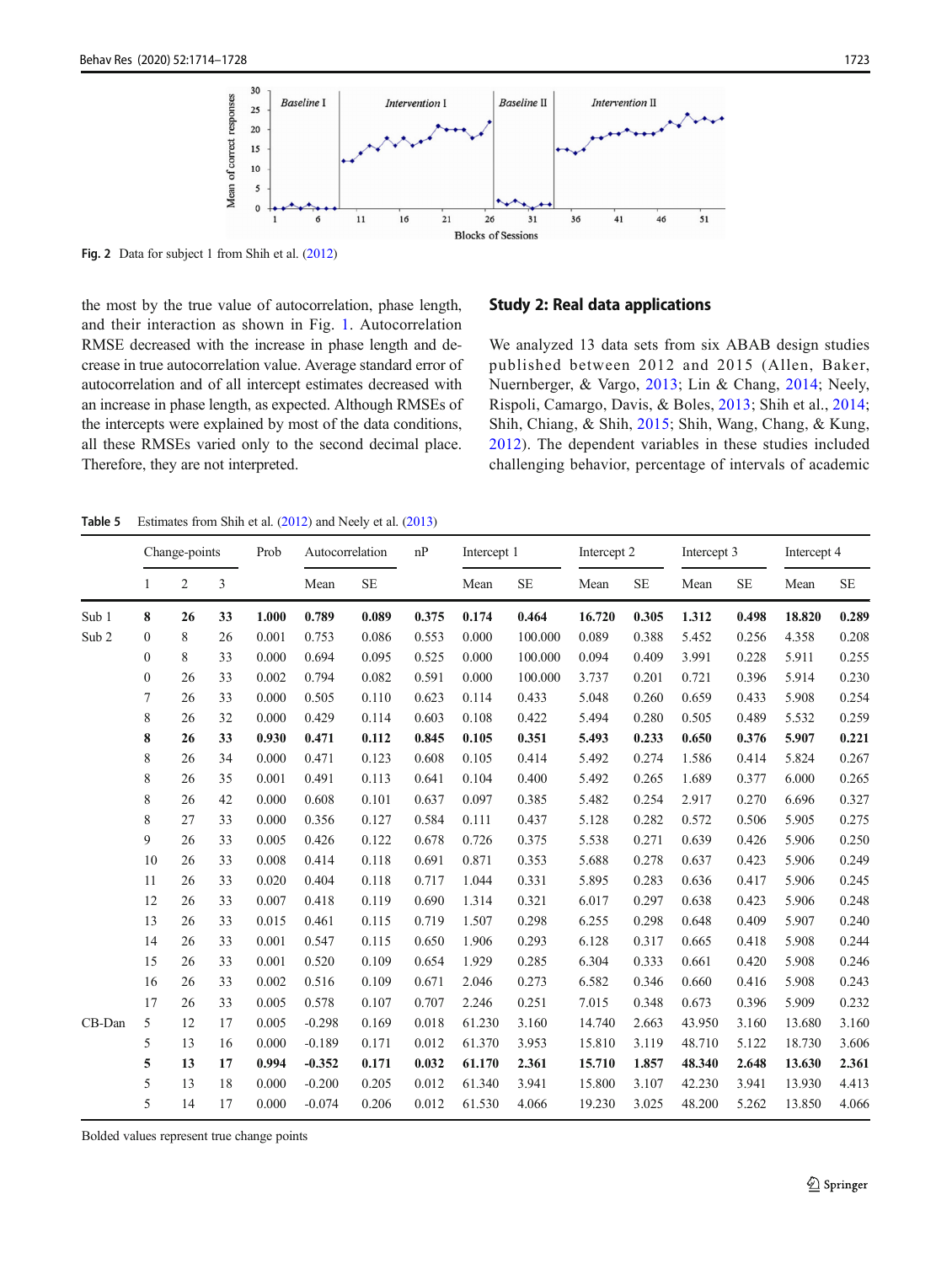engagement, number of occurrences of correct moves, rate of collaborative walking, number of correct responses per session, and rate of collaborative pointing for children with autism, and problem behavior for a woman with dual diagnosis of moderate intellectual disability and schizoaffective disorder. The number of time points per phase ranged from 3 to 21 across these studies. Of the 13 data sets analyzed, 11 sets of change-point estimates had 98–100% probability of being estimated accurately. The estimation took less than 3 seconds for each data set. The set of change-point estimates from one data set (Shih et al., [2012\)](#page-14-0) had 92.98% accuracy, while a different set of change points was estimated to be 99.4% accurate for another data set (Neely et al., [2013\)](#page-13-0). We discuss these probabilities, their interpretation, and the reasons for the inaccurate estimates. We fit the same unknown change-point model with intercepts for all data sets considering the dependent variable to be interval-scaled. Upon visual inspection, we decided that this

was a reasonable model to be fit for all data for illustration purposes.

Consider the data for subject 1 from Shih et al. [\(2012\)](#page-14-0) as shown in Fig. [2](#page-9-0). The true values of change points are at 8, 26, and 33. The corresponding estimates for all parameters are shown in Table [5](#page-9-0). The only probable values for change points were estimated to be at 8, 26, and 33. The pattern is also clear from the data. The standard error of the intercepts ranges from 0.289 to 0.498. The posterior densities of the change points had only a single probable value. Both change-point estimates and their accuracy (probability) show support for immediacy.

Consider the estimates of subject 2 from the same study, whose plot and posteriors are shown in the top and the bottom panels of Fig. 3, respectively. Although the probability value for the change-point estimates and the individual probability for 8 being the first change point is only 0.93, the probability of every other change-point estimate being the first change point is less than 2%. Similarly, the probability of 26 and 33 being the



Fig. 3 Data for subjects and Posteriors of change points for subject 2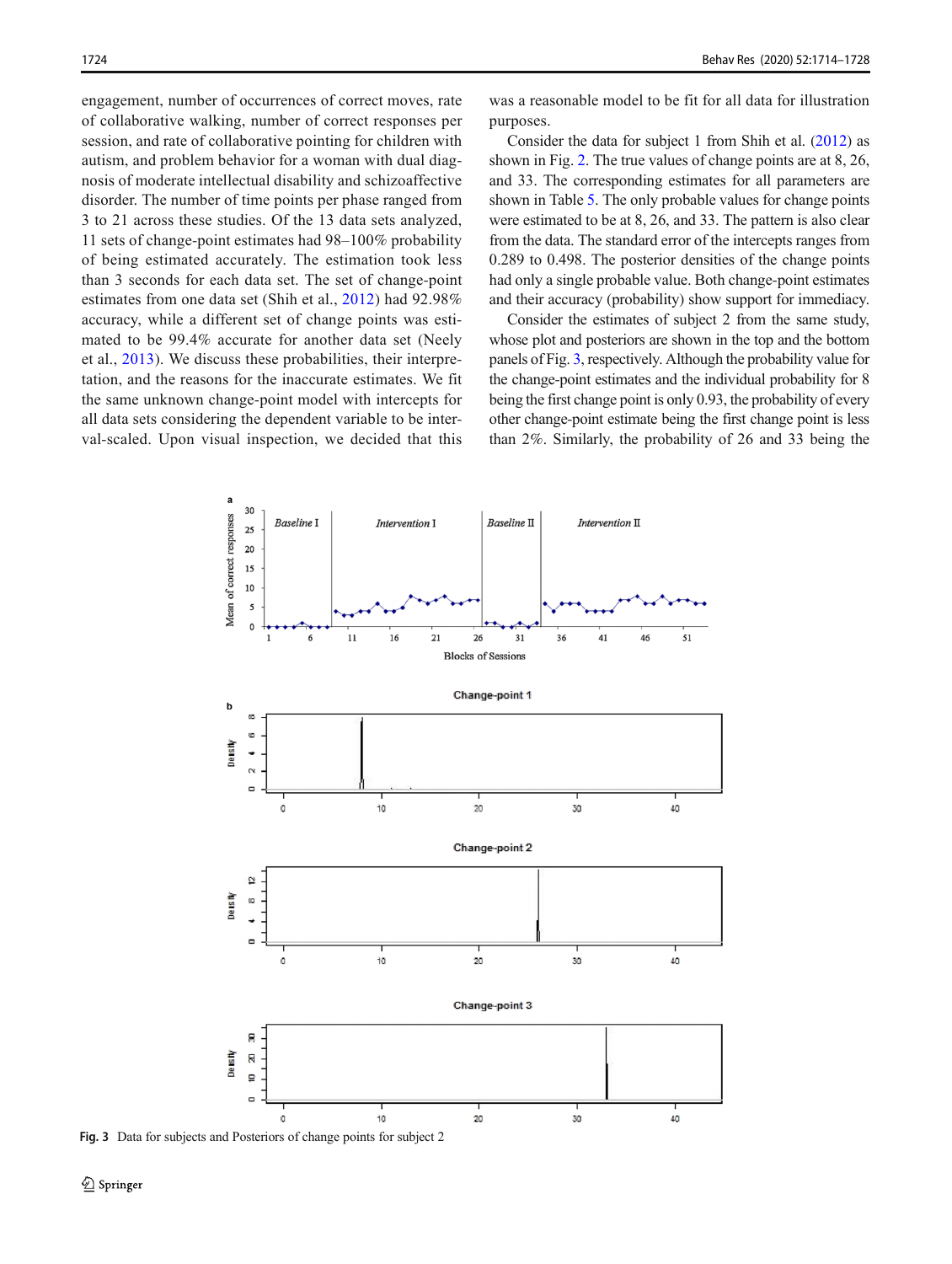Behav Res (2020) 52:1714–1728 1725

second and third change points is greater than 99.5%, as seen in Table [5.](#page-9-0) This shows strong evidence of immediacy and that the changes indeed occurred at the time points where they were designed to take place. The standard error of intercepts ranges from 0.22 to 0.37 and that of autocorrelation is 0.11.

Let us consider the change-point estimates that were inaccurate (Table [5](#page-9-0)). The data and the posterior plots are given in the top and bottom panels of Fig. 4, respectively. The probability of the set of change points and each change point is greater than 99%. The first and the third change points were accurately estimated, but the second data point was estimated to be 13 instead of 12. Closer inspection of the data plot sheds light on why this is the case. The observed values at timepoints 12 and 13 are much closer (3% difference) than the values at 13 and 14 (15% difference). There is a possible washout effect from the treatment in this case and therefore indication of lack of immediacy. That is, the treatment effect possibly lingered on even after the treatment was stopped.

## **Discussion**

The present study demonstrates how the variational Bayesian unknown change point model could be used to investigate and quantify immediacy in SCED data for multiple-phase-change designs. VB estimates in the present study were better than the MCMC estimates in Natesan and Hedges, because unlike in the latter study, phase length had a very small effect on the accuracy of the estimates in our study. This means that, even conservatively, researchers need only five data points per phase to estimate the change points with accuracy, as long as the standardized mean difference effect size is at least 2. However, accuracy does improve with increased effect size. This is a major improvement over the Natesan and Hedges [\(2017\)](#page-13-0) study, which required eight data points per phase but for a simpler model with only two phases (AB model). There are several advantages to the method we presented: (1) It is an inferential statistical tool that can be used to investigate and



Fig. 4 Data for Dan's challenging behavior from Neely et al. [\(2013\)](#page-13-0) and the corresponding posteriors of change points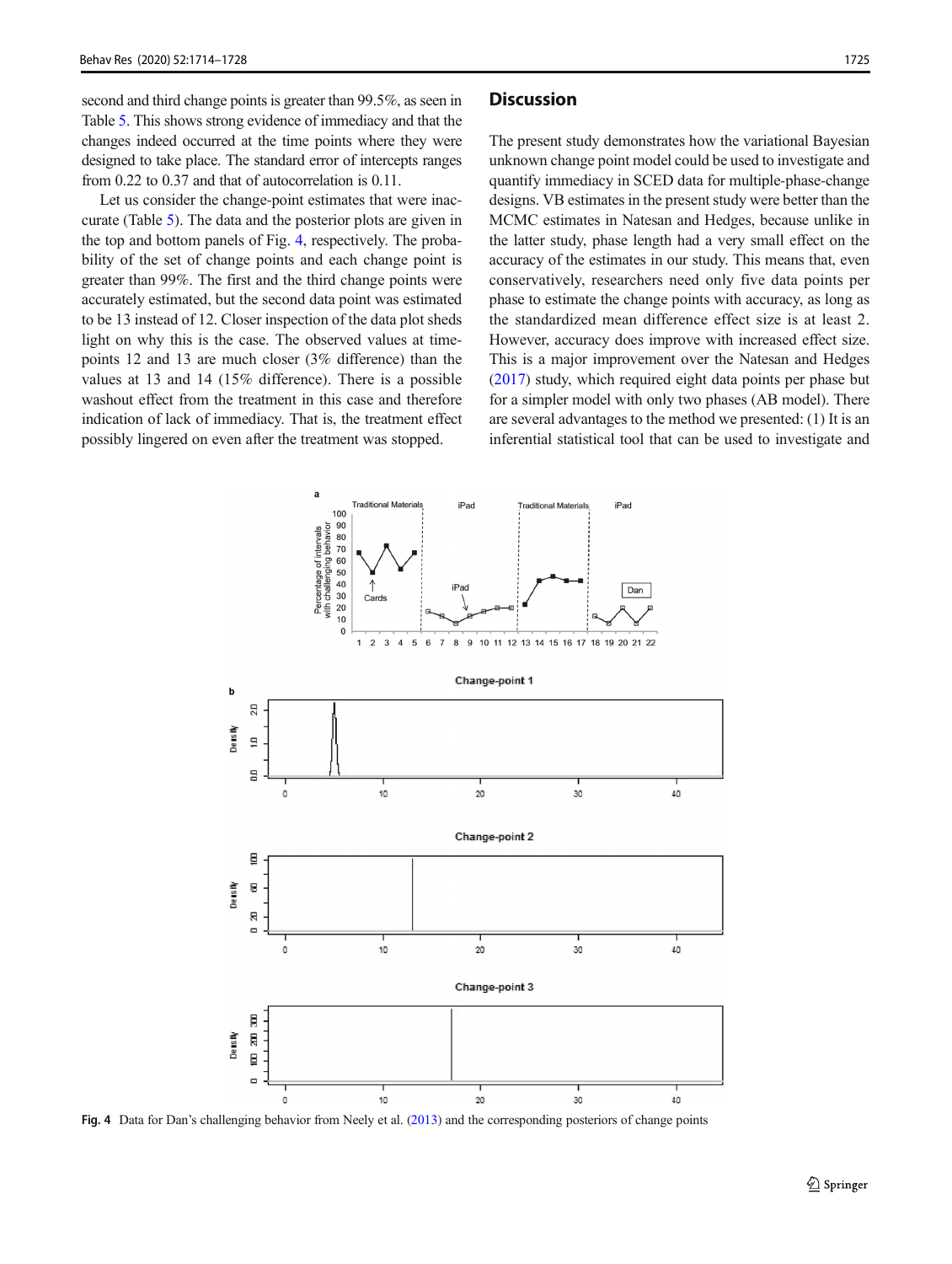<span id="page-12-0"></span>quantify immediacy in multiple-phase-change designs, which are commonly used SCEDs. (2) Bayesian methods allow the user to examine the shape of the posterior distribution of the change points. These help provide a clearer evaluation of the quality of the estimates, because the researcher has more information about the probability of each value the change point can take. (3) By treating the change points as unknown, the researcher can remain objective, allow the data to speak for themselves, and confirm the presence of treatment effect. This is also useful for identifying the presence and length of delayed effects. (4) The model can be modified to accommodate other distribution types, data types, functional relationships between time and the dependent variable, and additional explanatory variables. (5) By using VB, the amount of time taken for estimation is reduced to a fraction of what would be taken by commonly used Bayesian software programs such as BUGS (Lunn, Spiegelhalter, Thomas, & Best, [2009](#page-13-0)) and JAGS (Plummer, [2003\)](#page-13-0). (6) The model is a one-stop shop for simultaneously estimating all the associated parameters in the model, such as the intercepts and slopes of the phases, effect sizes, and autocorrelations.

Although the simulation results show high accuracy when the data have a standardized difference between the phases of 5 or higher, we believe this model shows promise in terms of still estimating the correct combination of change points even for an effect size of 2 with a phase length of 5. We acknowledge that an effect size of 5 places a heavy demand on the data. However, requiring only five data points per phase for a complex model such as this is still a significant advantage.

A strong treatment effect is indicated when the changepoint posterior mode is accurately estimated and the distribution is narrow and clearly unimodal. Inaccurate estimates, as in Dan's case, may indicate possible washout or lag effect. This can be a valuable tool for treatments and interventions that are effective but do not have immediacy. A posterior distribution with large variance but surrounding the true value indicates a weak treatment effect and possible lack of immediacy. A posterior distribution with large variance but with most of the probability mass concentrated around the true value indicates a moderate to strong treatment effect depending on the shape of the posterior.

To our knowledge, the present study is the first of its kind to apply VB estimation to SCEDs. VB generally trades accuracy for speed. However, the approximation by VB was negligible. For two-phase models, Natesan and Hedges [\(2017\)](#page-13-0) recommended a standardized mean difference of at least 3 to detect immediacy. For practical purposes, the correct combination is still chosen even with a standardized mean difference as small as 2. This means that practitioners will still be able to show some evidence of immediacy for smaller effect sizes. However, given the complexity of the model, larger effect sizes do improve accuracy. The multiple-phase-change model considered in the present study has three latent change-point

variables and is therefore more complicated than the biphasic model, which has one latent change-point variable. The biphasic Bayesian model took about 3 minutes to run, whereas the VB model took up to 3 seconds to run. These data indicate that VB is a viable and efficient method to be used in SCEDs.

However, we do not declare that the model presented in this study is the ideal solution for SCED data analysis. First, the model places heavy demand on the data, such as requiring an effect size of at least 5 for high accuracy of estimation. Second, it is unclear how the priors have affected the estimates. Although we used weakly informative priors, the estimates might be improved by using more informative priors, especially in small sample cases such as these. This is an avenue for further research. Third, we were unable to compare these estimates with MCMC because of convergence issues in the latter. Therefore, we are unable to declare these estimates as superior to MCMC, although we can note that this model is more feasible than its exact MCMC counterpart. Finally, there is a learning curve associated with implementing VB for estimating the parameters of an unknown change-point model. Still, readers can access the program by downloading the zip folder in the supplemental material ([https://github.com/](https://github.com/prathiba-stat/Multiple-Unknown-Changepoints-Model) [prathiba-stat/Multiple-Unknown-Changepoints-Model\)](https://github.com/prathiba-stat/Multiple-Unknown-Changepoints-Model). The program is currently set to run four-phase models for continuous data. Extensions of the script to accommodate these other models will be released pending investigation of the corresponding algorithms.

# References

- Adams, R.P. & MacKay, D.J. (2007). Bayesian online changepoint detection, Technical Report arXiv:0710.3742v1 [stat.ML]. University of Cambridge.
- AERA (2006). Standards for reporting on empirical social science research in AERA publications, Educational Researcher, 35(6):33-40.
- Allen, M.B., Baker, J.C., Nuernberger, J.E. & Vargo, K.K. (2013). Precursor manic behavior in the assessment and treatment of episodic problem behavior for a woman with a dual diagnosis. Journal of Applied Behavior Analysis, 46, 685-688.
- American Speech-Language-Hearing Association. (2004). Evidence-Based Practice in Communication Disorders: An Introduction [Technical Report]. Available from <http://shar.es/11yOzJ> or [http://](http://www.asha.org/policy/TR2004-00001/) [www.asha.org/policy/TR2004-00001/](http://www.asha.org/policy/TR2004-00001/).
- Ansari, A., Jedidi, K., & Jagpal, S. (2000). A hierarchical Bayesian approach for modeling heterogeneity in structural equation models. Marketing Science, 19, 328-347.
- Bai, J. (1994). Least squares estimation of a shift in linear processes. Journal of Time Series Analysis, 15, 453–472.
- Bai, J. (1997). Estimation of a change point in multiple regression models. Review of Economic Statistics, 79, 551–563.
- Barry, D. & Hartigan, J.A. (1993). A Bayesian analysis of changepoint problems. Journal of the American Statistical Association, 88, 309- 319.
- Beal, M. J., & Ghahramani, Z. (2003). The Variational Bayesian EM algorithm for incomplete data: With application to scoring graphical model structures. In J. M. Bernardo, M. J. Bayarri, J. O. Berger, A. P.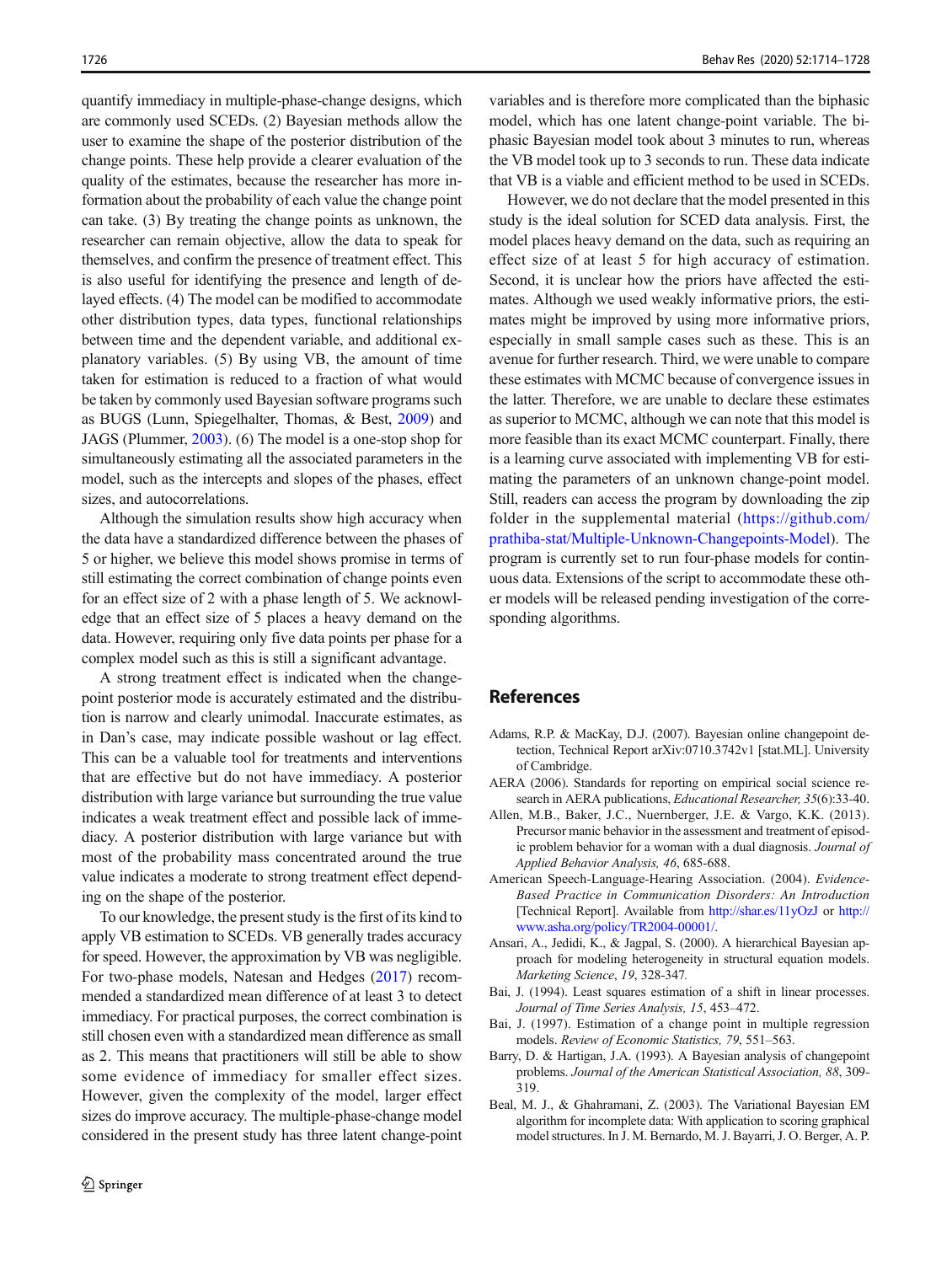<span id="page-13-0"></span>David, D. Heckerman, A. F. M. Smith, M. West (Eds.), Bayesian statistics 7 (pp. 453-464). Oxford, UK: Oxford University Press.

- Bishop, C. M. (2006). Pattern recognition and machine learning. New York: Springer.
- Brossart, D. F., Parker, R. I., Olson, E. A., & Mahadevan, L. (2006) The relationship between visual analysis and five statistical analyses in a simple AB single-case research design, Behavior Modification, 30, 531-563.
- Carlin, B. P., Gelfand, A. E., & Smith, A. F. M. (1992). Hierarchical Bayesian Analysis of changepoint problems, Applied Statistics, 41, 389-405.
- Chib, S. (1998). Estimation and comparison of multiple change-point models. Journal of Econometrics, 86, 221-241.
- Cook, B.G., Buysse, V., Klingner, J., Landrum, T.J., McWilliam, R.A., Tankersley, M., and Test, D. W. (2014). CEC's Standards for Classifying the Evidence Base of Practices in Special Education. Remedial and Special Education, 39: 305-318.
- Duan, N., Kravitz, R. L., & Schmid, C. H. (2013). Single-patient (n-of-1) trials: a pragmatic clinical decision methodology for patientcentered comparative effectiveness research. Journal of Clinical Epidemiology, 66, S21-S28.
- Durban, J. W. & Pitman, R. L. (2011). Antarctic killer whales make rapid, round-trip movements to subtropical waters: evidence for physiological maintenance migrations? Biology letters, 1-4. DOI: [https://](https://doi.org/10.1098/rsbl.2011.0875) [doi.org/10.1098/rsbl.2011.0875](https://doi.org/10.1098/rsbl.2011.0875)
- Gabler, N. B., Duan, N., Vohra, S., & Kravitz, R. L. (2011). N-of-1 trials in the medical literature: A systematic review. Medical Care, 49, 761–768.
- Gelman, A., Carlin, J.B., Stern, H.S., & Rubin, D.B. (2004). Bayesian data analysis (2nd ed.). London: Chapman & Hall.
- Gelman, A., Carlin, J.B., Stern, H.S., Dunson, D. B., Vehtari, A., & Rubin, D.B. (2013). Bayesian data analysis (3rd ed.). London: Chapman & Hall.
- Hedges, L. V., Pustejovsky, J. E., & Shadish, W. R. (2012). A standardized mean difference effect size for single case designs. Research Synthesis Methods, 3, 224-239.
- Hedges, L. V., Pustejovsky, J. E., & Shadish, W. R. (2013). A standardized mean difference effect size for multiple baseline designs across studies. Research Synthesis Methods, 4, 324-341.
- Howick, J., Chalmers, I., Glasziou, P., Greenhaigh, T., Heneghan, C., Liberati, A., & Thornton, H. (2011). The 2011 Oxford CEBM Evidence Table (Introductory Document). Oxford: Oxford Centre for Evidence-Based Medicine. Available from: [http://www.cebm.](http://www.cebm.net/index.aspx?o=5653) [net/index.aspx?o=5653](http://www.cebm.net/index.aspx?o=5653)
- Huitema, B. E. (1985). Autocorrelation in applied behavior analysis: A myth. Behavioral Assessment, 7, 107–118.
- Huitema, B. E., & McKean, J. W. (1998). Irrelevant autocorrelation in least-squares intervention models. Psychological Methods, 3, 104– 116.
- Huitema, B. E., & McKean, J. W. (2000). A simple and powerful test for autocorrelated errors in OLS intervention models. Psychological Reports, 87, 3–20.
- Jann, A. (2000). Multiple change-point detection with a genetic algorithm, Software Computation, 2, 68–75.
- Jeong, C. & Kim, J. (2013). Bayesian multiple structural change-points estimation in time series models with genetic algorithm. Journal of the Korean Statistical Society, 42(4):459–468.
- Kazdin, A. E. (2011). Single-case research designs: Methods for clinical and applied settings (2nd ed.). Oxford University Press.
- Kim, J. & Cheon, S. (2011). Bayesian multiple change-point estimation with annealing stochastic approximation Monte Carlo. Computational Statistics, 25, 215–239.
- Kim, J. & Jeong, C. (2016). A Bayesian multiple structural change regression model with autocorrelated errors. Journal of Applied Statistics, 43, 1690-1705.
- Kruschke, J. K. (2013). Bayesian estimation supersedes the t-test. Journal of Experimental Psychology: General, 142, 573-603.
- Kullback, S. & Leibler, R. A. (1951). On information and sufficiency. The Annals of Mathematical Statistics, 22, 79-86.
- Lambert, M.C, Cartledge, G., Heward, W.L., & Lo, Y. (2006). Effects of response cards on disruptive behavior and academic responding during math lessons by fourth-grade urban students. Journal of Positive Behavior Interventions, 8, 88–99.
- Lin, C.-Y. & Chang, Y.-M. (2014). Increase in physical activities in kindergarten children with cerebral palsy by employing MaKey– MaKey-based task systems. Research in Developmental Disabilities, 35, 1963-69.
- Lin, J.-G., Chen, J., & Li, Y. (2012). Bayesian analysis of student t linear regression with unknown change-point and application to stock data analysis. Computational Economics, 40, 203-217.
- Lunn, D., Spiegelhalter, D., Thomas, A., & Best, N. (2009). The BUGS project: Evolution, critique, and future directions. Statistics in Medicine, 28, 3049–3067.
- Lynch, S. M. (2007). Introduction to applied Bayesian statistics and estimation for social scientists. New York: Springer.
- Maggin, D.M., O'Keefe, B. V., & Johnson, A. H. (2011). A quantitative synthesis of methodology in the meta-analysis of single-subject research for students with disabilities: 1985–2009. Exceptionality, 19, 109-135.
- Matyas, T. A. & Greenwood, K. M. (1990). Visual analysis of single-case time series: Effects of variability, serial dependence, and magnitude of intervention effects. Journal of Applied Behavior Analysis, 23, 341–351.
- Minka, T., Winn, J., Guiver, J., & Knowles, D. (2012). Infer.NET 2.5 [Software]. Cambridge, UK: Microsoft Research Cambridge.
- Minka, T., Winn, J., Guiver, J., Webster, S., Zaykov, Y., Yangel, B., Spengler, A. & Bronskill, J. (2014). Infer.NET 2.6. Microsoft Research Cambridge, UK. <http://research.microsoft.com/infernet>
- Moeyaert, M., Ugille, M., Ferron, J., Beretvas, S. N., & Van den Noortgate, W. (2013). Three-level analysis of single-case experimental data: Empirical validation. The Journal of Experimental Education. doi: <https://doi.org/10.1080/00220973.2012.745470>
- Natesan, P. & Hedges, L. V. (2017). Bayesian unknown change-point models to investigate immediacy in single case designs. Psychological Methods.
- Natesan, P., Nandakumar, R., Minka, T., & Rubright, J. (2016). Bayesian Prior Choice in IRT estimation using MCMC and Variational Bayes. Frontiers in Psychology: Quantitative Psychology and Measurement, 7, 1-11.
- Neely, L., Rispoli, M., Camargo, S., Davis, H., & Boles, M. (2013). The effect of instructional use of an iPad® on challenging behavior and academic engagement for two students with autism. Research in Autism Spectrum Disorders, 7, 509-516.
- Perreault, L., Bernier, J., Bobée, B., & Parent, E. (2000). Bayesian change-point analysis in hydrometeorological time series Part 1. The normal model revisited. Journal of Hydrology, 235, 221-241.
- Plummer, M. (2003). JAGS: A program for analysis of Bayesian graphical models using Gibbs sampling. In Proceedings of the 3rd international workshop on distributed statistical computing.
- Punskaya, E., Andrieu, C., Doucet, A., & Fitzgerald, W. J. (2002). Bayesian curve fitting using MCMC with applications to signal segmentation. IEEE Transactions on Signal Processing, 50, 747– 758.
- Raftery, A. E. & Akman, V. E. (1986). Bayesian analysis of a Poisson process with a change-point. Biometrika, 73, 85-89.
- Shadish, W. R., Rindskopf, D. M., Hegdes, L. V., & Sullivan, K. J. (2013). Bayesian estimates of autocorrelations in single-case designs. Behavioral Research Methods, 45, 813-821.
- Shadish, W.R., & Sullivan, K.J. (2011). Characteristics of Single-Case Designs Used to Assess Treatment effects in 2008. Behavior Research Methods, 43: 971-980.